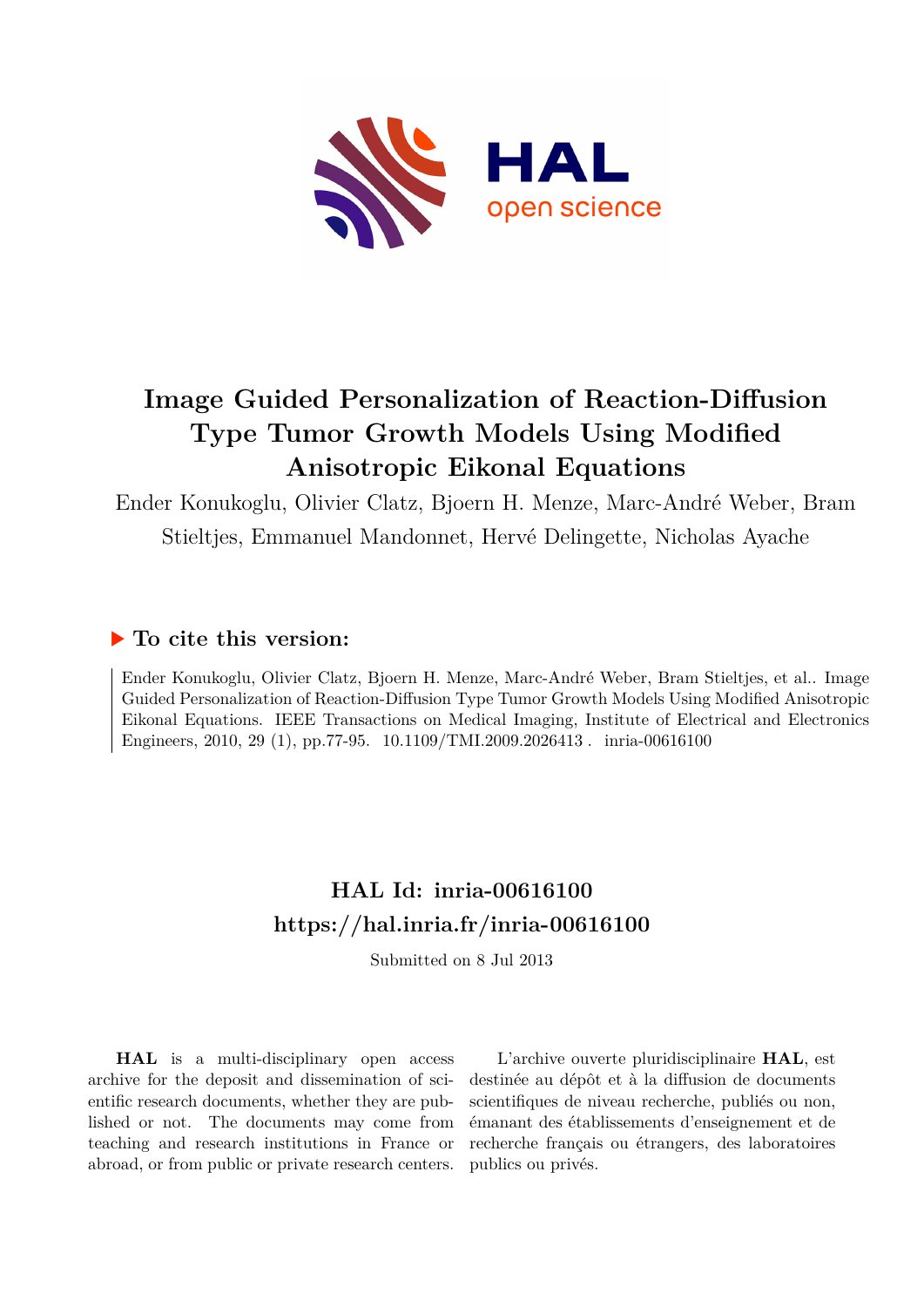# Image Guided Personalization of Reaction-Diffusion Type Tumor Growth Models Using Modified Anisotropic Eikonal Equations

Ender Konukoglu<sup>∗</sup>, Olivier Clatz, Bjoern H. Menze, Marc-André Weber, Bram Stieltjes, Emmanuel Mandonnet, Hervé Delingette and Nicholas Ayache

#### **Abstract**

Reaction-diffusion based tumor growth models have been widely used in the literature for modeling the growth of brain gliomas. Lately, recent models have started integrating medical images in their formulation. Including different tissue types, geometry of the brain and the directions of white matter fiber tracts improved the spatial accuracy of reaction-diffusion models. The adaptation of the general model to the specific patient cases on the other hand has not been studied thoroughly yet. In this work we address this adaptation. We propose a parameter estimation method for reaction-diffusion tumor growth models using time series of medical images. This method estimates the patient specific parameters of the model using the images of the patient taken at successive time instances. The proposed method formulates the evolution of the tumor delineation visible in the images based on the reaction-diffusion dynamics therefore it remains consistent with the information available. We perform thorough analysis of the method using synthetic tumors and show important couplings between parameters of the reaction-diffusion model. We show that several parameters can be uniquely identified in the case of fixing one parameter, namely the proliferation rate of tumor cells. Moreover, regardless of the value the proliferation rate is fixed to, the speed of growth of the tumor can be estimated in terms of the model parameters with accuracy. We also show that using the model-based speed we can simulate the evolution of the tumor for the specific patient case. Finally we apply our method to 2 real cases and show promising preliminary results.

#### I. INTRODUCTION

Brain tumors that start from glial cells, gliomas, form the major class of primary intracranial cancer, [1], [2]. These tumors show a high variability in their malignancy. As some of them remain rather benign, i.e. pilocytic astrocytoma, patients suffering from the most malignant forms, glioblastoma multiforme, have an average life expectancy of 1 year [3]. During the last 20 years there has been vast amount of research on mathematical descriptions of the growth dynamics of gliomas both at microscopic and macroscopic scales. Cellular interactions, effects of intra-cellular dynamics and microscopic invasion have been studied by mathematical models at the microscopic scale [4]–[9]. Large scale dynamics such as the average behavior of the tumor, its spatial evolution and its mass effect on the brain have been addressed by macroscopic models [3], [5], [6], [10]–[17]. These latter models have included in their formulation different anatomical information that are available in medical images. Different tissue types and white matter fiber directions are used as general parameters. However, personalizing these parameters for each patient case and adapting the generic model to specific patient data has not been thoroughly studied yet.

Personalizing the parameters of a tumor growth model for each patient would clinically be important in two aspects: the parameters and the patient-specific model. The parameters of the model could be used to characterize the tumor and help the diagnosis process by providing the speed of growth or quantifying its morphology. The model combined with the personalized parameters, the "patient-specific" model, would give us the opportunity to simulate the evolution of the specific tumor, adapt the therapy to the patient and predict the further evolution.

For the last 5 years specific attention has been given to one class of macroscopic models, the reaction-diffusion models, in the attempt to link tumor growth models to medical images [3], [12], [13], [16], [18]–[20]. These models describe the evolution of the pathology via proliferation of tumor cells and infiltration into the surrounding tissue. Their formulation consists of reaction-diffusion type partial differential equations (PDEs) with the reaction term (first term in Equation 1) representing the proliferation and the diffusion term representing the infiltration [21]. The system

$$
\frac{\partial u}{\partial t} = \nabla \cdot (D(\mathbf{x}) \nabla u) + \rho u (1 - u)
$$
\n(1)

$$
D\nabla u \cdot \vec{n}_{\partial\Omega} = 0\tag{2}
$$

This work has been partly supported by the European Health-e-Child project (IST-2004-027749), by the CompuTumor project (http://wwwsop.inria.fr/asclepios/projects/boston/) and by Microsoft Research, Cambridge.

E. Mandonnet is with Hôpital Lariboisère and INSERM U678, Paris, France.

<sup>∗</sup>E. Konukoglu is with the INRIA, Asclepios Research Project, 2004, route des Lucioles, BP 93, 06902 Sophia-Antipolis, France (email:ender.konukoglu@sophia.inria.fr).

O. Clatz, H. Delingette and N. Ayache are with the INRIA, Asclepios Research Project, Sophia-Antipolis, France.

B.H. Menze is with the Surgical Planning Laboratory, Harvard Medical School, Boston, MA.

M.-A. Weber and B. Stieltjes are with the German Cancer Research Center (DKFZ), Heidelberg, Germany.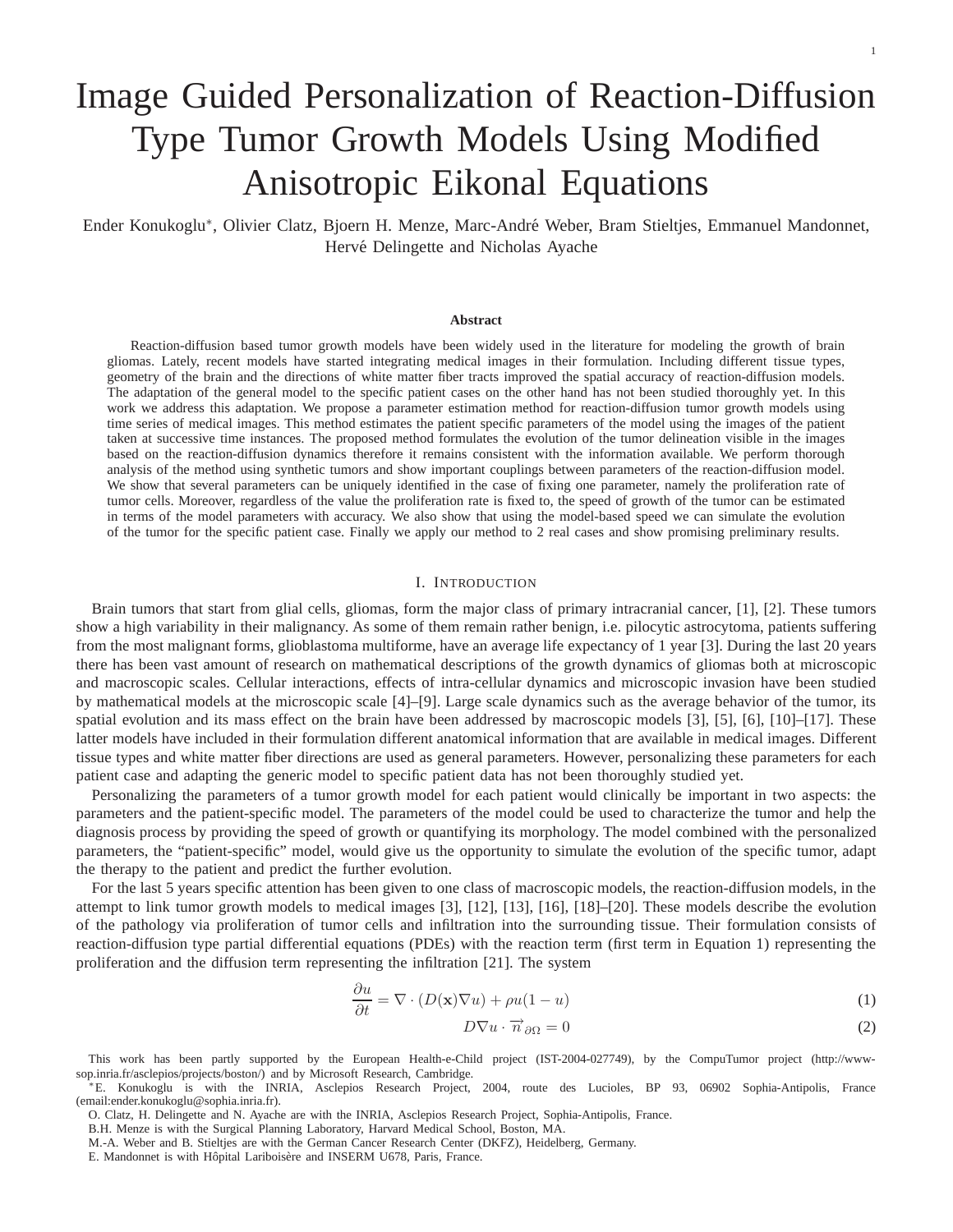2

is the general building block of such reaction-diffusion models, where u is the tumor cell density,  $D$  is a local diffusion tensor (i.e. symmetric positive definite 3x3 matrix),  $\rho$  is the proliferation rate,  $\Omega$  is the brain domain and  $\partial\Omega$  represents the boundaries of the brain. Equation 1 describes the temporal evolution of the tumor cell density distribution while Equation 2 represents the no-flux boundary conditions.

#### *A. Previous Works on Reaction-Diffusion Type Models*

Tracqui *et al.* proposed one of the first reaction-diffusion models integrating information coming from medical images [15], namely the geometry of the brain and the size of the tumor. In their model, the tumor cells were assumed to diffuse isotropically with a constant rate in the brain and two reaction terms were included to take into account the proliferation and the cell death. They applied their methodology to 2D slices of CT images. A different simulation was run for each slice. In [16], Cruywagen *et al.* built on this idea and proposed to use two populations of tumor cells. Swanson *et al.* in [18] included the differential motility of tumor cells in reaction-diffusion models based on the observations of Giese *et al.* in [22] showing that tumor cells migrate faster on myeling sheaths. This new model formulated the higher motility of tumor cells in the white matter than in the grey matter, using the tissue segmentation coming from anatomical images [18]. They used a spatially varying isotropic diffusion tensor, which took two different values: one in grey and a much higher one in the white matter. Extending this idea of differential motility, Clatz *et al.* in [12] and later Jbabdi *et al.* in [13] have included fiber directions (anisotropy) to introduce the directional preference in the diffusion mechanism of tumor cells. In both studies the models rely on anatomical Magnetic Resonance Images (MRIs) and Diffusion Tensor (DT) MRIs to take into account the geometry and the fiber directions. Clatz *et al.* also have coupled their diffusive model with a linear elastic mechanical model of the brain to be able to describe the mass effect of the tumor. Recently Hogea *et al.* have extended the anisotropic model and integrated the observation that proliferating tumor cells push each other. This observation is formulated by an extra advection term added to the base equation given in Equation 1 [23]. In order to explain the mass effect of the tumor they also coupled their diffusive model with a mechanical one using nonlinear elasticity. Besides the research on improving the models themselves, several other works showed potential clinical applications of these models by applying them for different purposes. In [24], [25] the authors applied tumor growth models to register anatomical atlases of healthy subjects onto patient images bearing tumors. In some other works [26], [27] growth models have been used to create synthetic images bearing tumors which are then used to evaluate segmentation algorithms.

The reaction-diffusion models provide a general framework allowing the integration of information coming from medical images. Once such an integration is achieved the next step is to adapt the model to specific patients data, in other words to *personalize* the model. This can be done via estimating the parameters of the general model which best simulates the evolution of the tumor observed in the time series of images. The difficulty in this estimation is due to the sparsity of the available information. The reaction-diffusion models describe the temporal evolution of tumor cell density distributions while, in the images we only observe the evolution of the boundaries of the visible part of the tumor. Therefore, the reaction-diffusion models are not directly applicable in this adaptation. The tumor boundary is assumed to correspond to an "iso-density" contour of the tumor cell density distribution [3], as shown in Figure 1. In this article we use the terms "tumor boundaries", "tumor delineation" and "tumor front" interchangeably to describe the boundary of the visible part of the tumor in the medical images.



Fig. 1. MR Flair images of a grade II astrocytoma: (a) image at the first examination (b) image at the second examination. In the anatomical MR images we observe the evolution of the boundary of the visible part of the tumor rather than the tumor cell densities.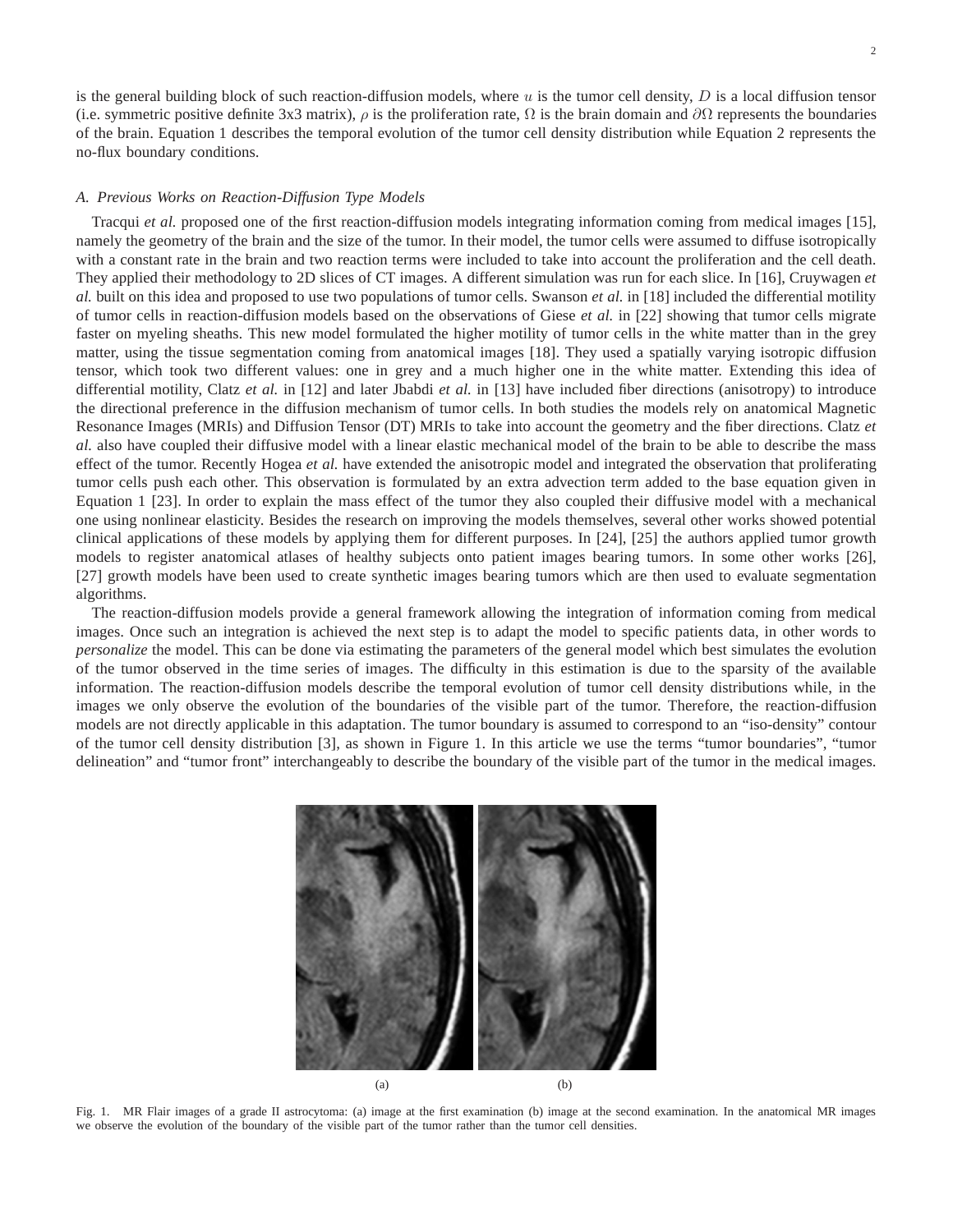3

The task of estimating parameters from time series of images in the context of tumor growth models is a rather unexplored problem. A first attempt was made by Tracqui *et al.* in [15] where they optimized the parameters of their model by comparing the area of the tumor observed in CT images at different times and the area of the simulated tumor. The drawback of this approach was to use tumor cell densities which requires an initialization of tumor cell density distribution throughout the brain. Since this is not observable in the images assumptions about the tumor cell density distribution has to be made. Moreover, tissue inhomogeneities and observed directional preference of tumor infiltration is not included. In [28], Hogea *et al.* propose a PDE based method where they invert their model equations and solve a constrained PDE optimization problem to estimate the parameters. Their work takes into account both the growth model for the glioma and its mass effect on the brain tissue. They propose two ways to optimize for the parameters: using tumor cell distributions and using observed deformation based on landmarks. However, there are certain drawbacks of their method. First of all, their first method uses the knowledge of tumor cell density distribution in the brain. As we have mentioned above this information is not available in medical images. The authors mention a probabilistic method to estimate the density distribution while the details of this method may remain open. Moreover, considering that images mask the low density values, estimating the tumor cell distribution is another open problem. Their second method on the other hand links the observed deformation to the tumor growth parameters. This depends strongly on the assumed coupling between mechanical and diffusion models. The uniqueness of the solution for this method is not addressed. Secondly, although they propose the method for 3D they only provide detailed experiments in 1D without including real images, brain geometry, tissue inhomogeneities or other available anatomical information such as fiber directions.

Recently Swanson *et al.* in [29] proposed a parameter estimation method for the diffusion process in petri-dish. This method is consistent with the observables in the images as it uses the boundaries of the visible tumor rather than tumor cell densities. Authors have derived analytical approximations for the evolution of the tumor delineation for 2D circular growth. Using these solutions they estimated the diffusion coefficient for the petri-dish experiments. The difficulty in applying this method to medical images is that the analytical solutions derived (hence the method itself) assumes radial symmetric growth. This does not have to be the case for brain tumors. The evolution of the tumor is affected by the brain geometry, different tissues and the fiber structures. Besides this, the existence of a reaction term results in a different evolution than pure diffusion. Therefore, this method need to be modified to take into account the reaction term. In another work, Swanson *et al.*, in [19] address the parameter estimation problem from a different perspective. In this work they use the asymptotic properties of the reaction-diffusion equations and link them to the information in the images for estimating the parameters. The advantage of this approach, like the previously mentioned work, is that it also uses the tumor delineations visible in the images. However, one of the drawbacks of this method is the mapping of the tumor delineations to spheres with the same volume and using these spheres in the computations. Given tissue inhomogeneity, patient specific geometry of both the brain and the tumor and the differential motility of tumor cells, this may be seen as a very strong assumption. As a result, tumors with different parameters are mapped to the same sphere. The second drawback comes from the fact that authors assume tumor cell density values for the extents of the enhancing regions in the MRIs. This is a reasonable assumption unless the values are used in the estimation process. Unfortunately, exact values and their inter- and intra-patient variability are not known. Setting them to arbitrary values introduces a bias on the estimated parameters. Authors also do not provide an analysis of their method. In our preliminary work [30], we proposed a method to estimate the speed of growth of the tumor, also consistent with the observations in the images. Taking into account the brain geometry, tissue inhomogeneity and fiber directions, the estimated speeds in the white and in the gray matter were given in terms of the model parameters. In order to achieve this, starting from the asymptotic properties of reaction-diffusion models we proposed to use a first order anisotropic Eikonal approximation to describe the evolution of the tumor delineation (i.e. the visible tumor front in the images). Using this approximation we formulated the parameter estimation problem. However, the Eikonal approximation proposed in this previous work was first order and did not include higher order effects (i.e. the curvature of the tumor front and the time dependence of the evolution speed) which influence the values of the parameters. Moreover, the formulation of the parameter estimation problem did not utilize all the information available in the images (i.e. the size of the initial tumor). Finally, the method and the estimated parameters for the given results were not analyzed, which is an essential part of the parameter estimation.

In this work, we propose and analyze a parameter estimation method for reaction-diffusion based tumor growth models using time series of medical images. The method is based on the evolution of the tumor delineation rather than tumor cell densities and in this respect it is consistent with the observations in the images. This evolution is formulated using a modified anisotropic Eikonal model which formulates the motion of the tumor delineation taking into account its curved front and the effect of time on its speed. Unlike the previous works, the method presented in this article takes into account tissue inhomogeneities, fiber structures and the real geometry of both the patient's brain and the tumor while keeping consistent with the image information. We also provide extensive analysis of the method and in general the parameter estimation problem for reaction-diffusion models in the context of glioma modeling. Finally, we show preliminary results of the parameter estimation and the "personalization" of growth models on 2 real cases. In Section II, we explain our method, detail the anisotropic Eikonal approximation we use for describing the temporal evolution of the tumor delineation and formulate the parameter estimation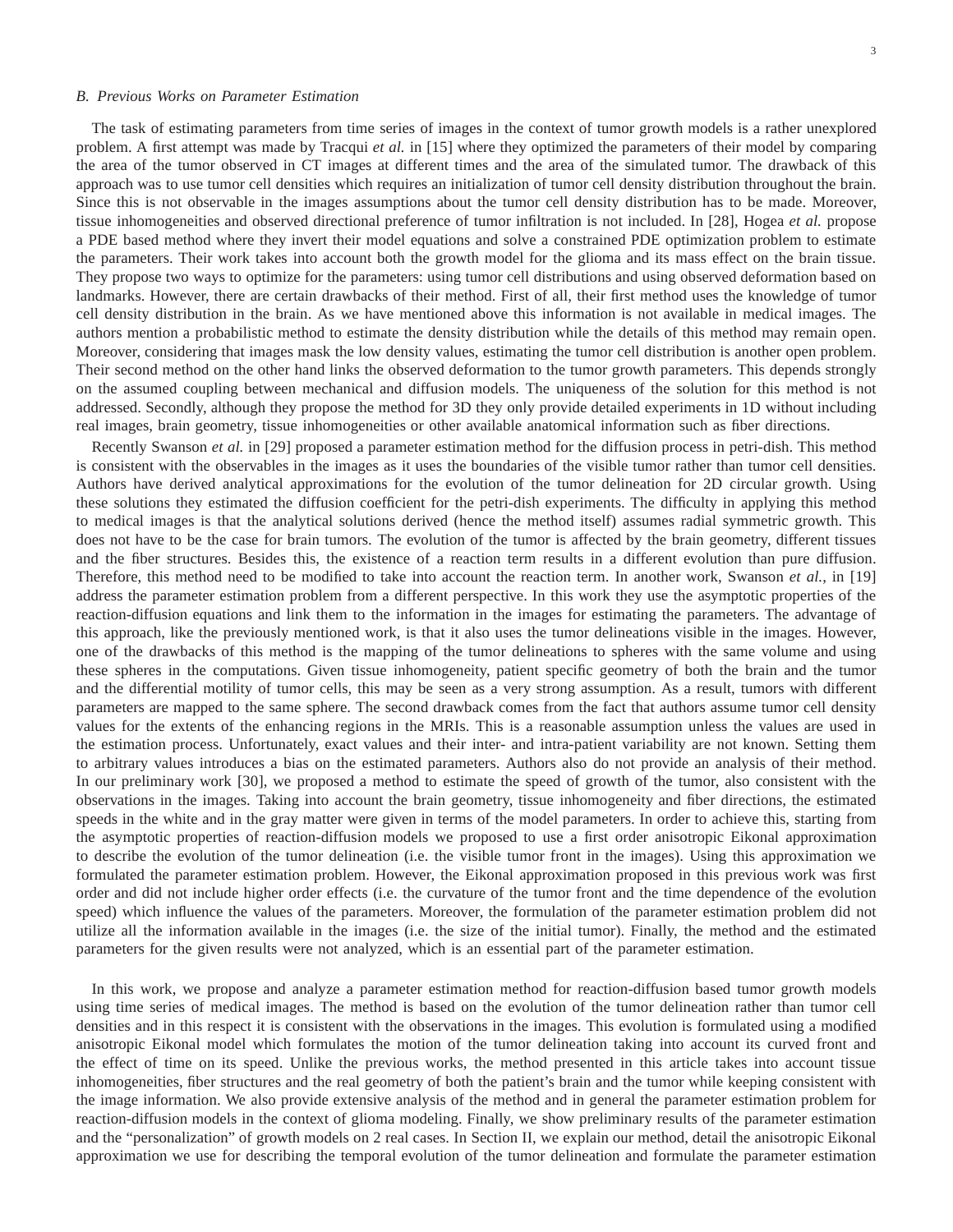problem. In Section III, we evaluate the performance of our method in retrieving the parameters of the reaction-diffusion growth models. We perform thorough analysis of the estimated parameters and the sensitivity to these parameters. In addition to this, we apply our methodology to real images and show preliminary results. Finally, we conclude by discussing these results, the method and the future work in Section IV.

#### II. METHOD

The parameter estimation methodology and the choice of the estimated parameters depend on the exact formulation of the underlying reaction-diffusion model. In this work we focus on the formulation proposed in [12], [13]. However, due to the similarities of reaction-diffusion models the ideas we present here can be easily adjusted to work for other formulations as well. The model for tumor growth proposed in [12] is formulated by the system given in Equations 1 and 2. The diffusion tensor D, in this model, is constructed based on the observations coming from petri-dish experiments and patient images. Giese *et al.* in [22] showed that glioma cells move faster on the myelin sheaths, the structural element in the white matter. In addition to this, observations from medical images show that tumor cells follow the fiber tracts. On the grey matter on the other hand, tumor cells move slower and observations do not suggest a preferential diffusion direction. Diffusion information coming from the DTI suggests mostly isotropic (close to isotropic) tensors in the grey matter. As a result, in the formulation given in [12]  $D$  is constructed as an anisotropic tensor taking into account two different phenomena: differential motility of tumor cells in different tissues and directional preference of tumor cell diffusion in the white matter. The construction of D, which is obtained from the DT-MRI, is as follows:

$$
D(\mathbf{x}) = \begin{cases} d_g I, & \mathbf{x} \in \text{gray matter} \\ d_w D_{water}, & \mathbf{x} \in \text{white matter} \end{cases}
$$
 (3)

where tumor cells are assumed to diffuse isotropically in the grey matter with a rate  $d<sub>q</sub>$  and diffuse along the fiber tracts in the white matter proportional to the diffusion tensor of the water molecules  $D_{water}$  through a coefficient  $d_w$ . In this construction  $D_{water}$  is obtained from DT-MRI and normalized such that the highest diffusion rate in the brain would be 1. We note that in [12] the authors also couple the evolution of the tumor with its mass effect on the brain but in the present study, as a first step, we focus only on the reaction-diffusion part ignoring the mechanical effect. Once the problem for the growing tumor is solved and understood then the parameter estimation can also take into account the mechanical model.

The reaction-diffusion model given by Equations 1, 2 and 3 describes the temporal evolution of local tumor cell densities. As we have noted before, this creates an inconsistency with the observables in the images making the direct application of these models unsuitable for the parameter estimation problem, see Figure 1. In order to solve the parameter estimation problem we need a formulation consistent with the images. The evolution of the tumor delineation should be the phenomenon that is mathematically described instead of the evolution of the tumor cell densities. In section II-A we detail the construction of a formulation, which captures the same dynamics as the reaction-diffusion model but focuses only on the tumor delineation. Once such a formulation is available then one can optimize the parameters using different error measures and optimization schemes. In section II-B we detail our choice for the error measure and the optimization scheme.

#### *A. An Eikonal Approximation for Reaction-Diffusion Models*

The asymptotic properties of the reaction-diffusion equations under certain conditions allow us to construct a *traveling time formulation* for the tumor delineation. In our previous works we have proposed to use such formulations in the context of tumor growth models [30], [31]. Here we build on those ideas and improve our formulation.

Reaction-diffusion equations and their asymptotic properties have been well studied in the literature [32], [33]. These properties have been used for different applications [21], [34]–[36]. The most important result for our purposes is the existence of a traveling wave solution in the infinite cylinder and in the case of constant coefficients (spatially and temporally constant diffusion tensor D and  $\rho$ ). Moreover, any initial condition with compact support converges to this solution in time. The traveling wave solution of Equation 1 has the form  $u(x, t) = u(x - vt) = u(\xi)$ , where  $\xi$  is the moving frame and v is the asymptotic speed of this frame, the wavefront. When this solution is plugged into the reaction-diffusion equation we obtain the ordinary differential equation

$$
\mathbf{n}'D\mathbf{n}\frac{d^2u}{d\xi^2} + v\frac{du}{d\xi} + \rho u(1-u) = 0,\tag{4}
$$

where n is the direction of motion in the infinite cylinder and the equation describes the traveling wave solution. This is a constant coefficient nonlinear equation and in order to have admissable solutions, the asymptotic speed  $v$  should depend on the diffusion tensor D and  $\rho$  [21]. This speed is given by the simple relationship:  $v = 2\sqrt{\rho n'Dn}$ . Such a property states that all iso-density contours of  $u$  at large times under certain conditions will move with a speed of  $v$ . Although this information is very useful it is not complete because the convergence of the observed speed to v is slow, in  $O(1/t)$ . Following the studies of Ebert *et al.* we can include the effect of this slow convergence and have a time varying estimate of the speed of the moving frame  $v(t) = \sqrt{\mathbf{n}'D\mathbf{n}}(2\sqrt{\rho} - 3/(2t\sqrt{\rho}))$  [33]. As the speed of the moving frame converges to v, the profile of u also converges which implies that until convergence different iso-density contours will move at different speeds. The time varying speed  $v(t)$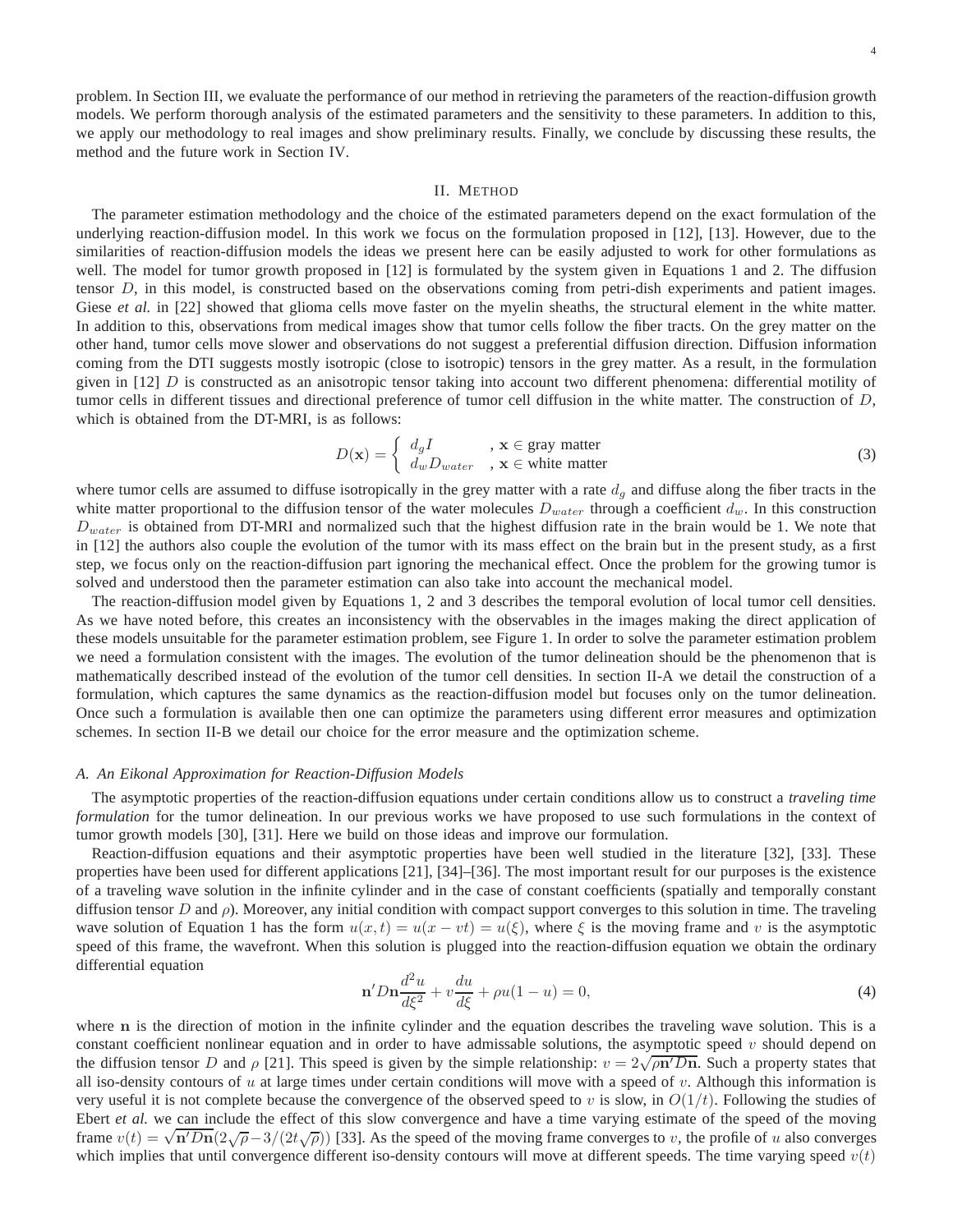is the estimate for the origin of the moving frame set at  $u = 0.5$  iso-density contour, and different iso-density contours have slightly different convergence properties. However, the effect of the value of the iso-density contour on  $v(t)$  is shown to be  $O(1/t^2)$  and therefore we ignore it [33].

The difference between the observed speed of the moving frame, the asymptotic speed and time varying estimate is shown in Figure 2(a). In Figure 2(b) we show the integrals of these speeds starting from the same initial condition to demonstrate the effect of the convergence on the location of the moving frame (which corresponds to the tumor delineation in the context of our work). At this point we can readily formulate a preliminary traveling time formulation for the tumor delineation using



Fig. 2. The reaction-diffusion equation in infinite cylinder admits a traveling wave solution resulting in a tumor front moving at constant speed. (a) The traveling wave has an asymptotic speed shown in dashed curve however, when we observe the speed of the iso-density contour  $u = 0.5$  in time we notice the low rate of convergence to this speed (see the solid curve). An approximation of the speed of the iso-density contour including the convergence effect yields a closer curve to the the observed on (see point-dashed curve). (b) Starting from the same point the integrals of the speed curves, the distances to the initial point, are shown. Notice that we get a much better approximation when we add the convergence effect. All axis are in non-dimensional coordinates.

√

{

 $v(t)$  as

$$
\sqrt{\nabla T'D\nabla T} = \frac{2\sqrt{\rho}T}{4\rho T - 3}
$$
\n(5)

$$
T(x) = T_0 \forall x \in \Gamma \tag{6}
$$

where  $T(x)$  is the function representing the time when the tumor delineation passes through the point x, Equation 6 represents the Dirichlet type boundary condition stating the initial tumor delineation we start evolving from Γ and  $T_0$  is the time elapsed since the tumor has started diffusing until the acquisition of the first image, see Appendix A for details. We observe that if we do not consider the convergence effect and use the asymptotic speed  $v$  then the  $T$  dependence of the right hand side in the Equation 5 is removed and we could easily replace  $T_0$  by any value we like in Equation 6. The value of  $T_0$  is not available in the images but it can be regarded as another model parameter to be estimated for.

The formulation given in Equations 5 and 6 is valid in the infinite cylinder where the evolution is in one direction (in this case the traveling wave is a plane). We can apply this formulation to more general cases (non-planar cases) in 3D by a local linearization assuming that within a voxel the tumor front is planar and the coefficients are constant [31]. Then by starting from the initial tumor delineation and sweeping the domain outwards we construct the solution where fronts at each voxel would be patched together linearly. However, such a generalization does not take into account the effect of curvature. In [35] Keener *et al.* demonstrate a way to take into account the effect of curvature (where they do not take into account the effect of convergence) for slightly curved surfaces in the case of isotropic diffusion. Following the same principles we can derive the general formulation for anisotropic diffusion including the effect of convergence (see Appendix B). This adds a new term in Equation 5 and we obtain

$$
\left\{\frac{4\rho T - 3}{2\sqrt{\rho}T} - \nabla \cdot \frac{D\nabla T}{\sqrt{\nabla T'D\nabla T}}\right\} \sqrt{\nabla T'D\nabla T} = 1\tag{7}
$$

where the term  $\nabla \cdot (D\nabla T/\sqrt{\nabla T'D\nabla T})$  is the effect of the curvature. In the derivation of this term it is assumed that the surface is slightly curved which requires the effect of curvature to be of a lower order than the term  $2\sqrt{\rho}$  (see Appendix B). In order to satisfy this we use a saturation function on this effect whose derivative is 1 near 0 and saturates at  $\pm 15\%$  of  $2\sqrt{\rho}$ . Adding this to our Equation 7 we obtain the final traveling time formulation which describes the evolution of the tumor front based on the reaction-diffusion formalism:

$$
\frac{4\rho T - 3}{2\sqrt{\rho}T} - 0.3\sqrt{\rho}(1 - e^{-|\kappa_{eff}|/(0.3\sqrt{\rho})})\}\sqrt{\nabla T'D\nabla T} = 1
$$
\n(8)

$$
\kappa_{eff} = \nabla \cdot \frac{D\nabla T}{\sqrt{\nabla T' D \nabla T}}\tag{9}
$$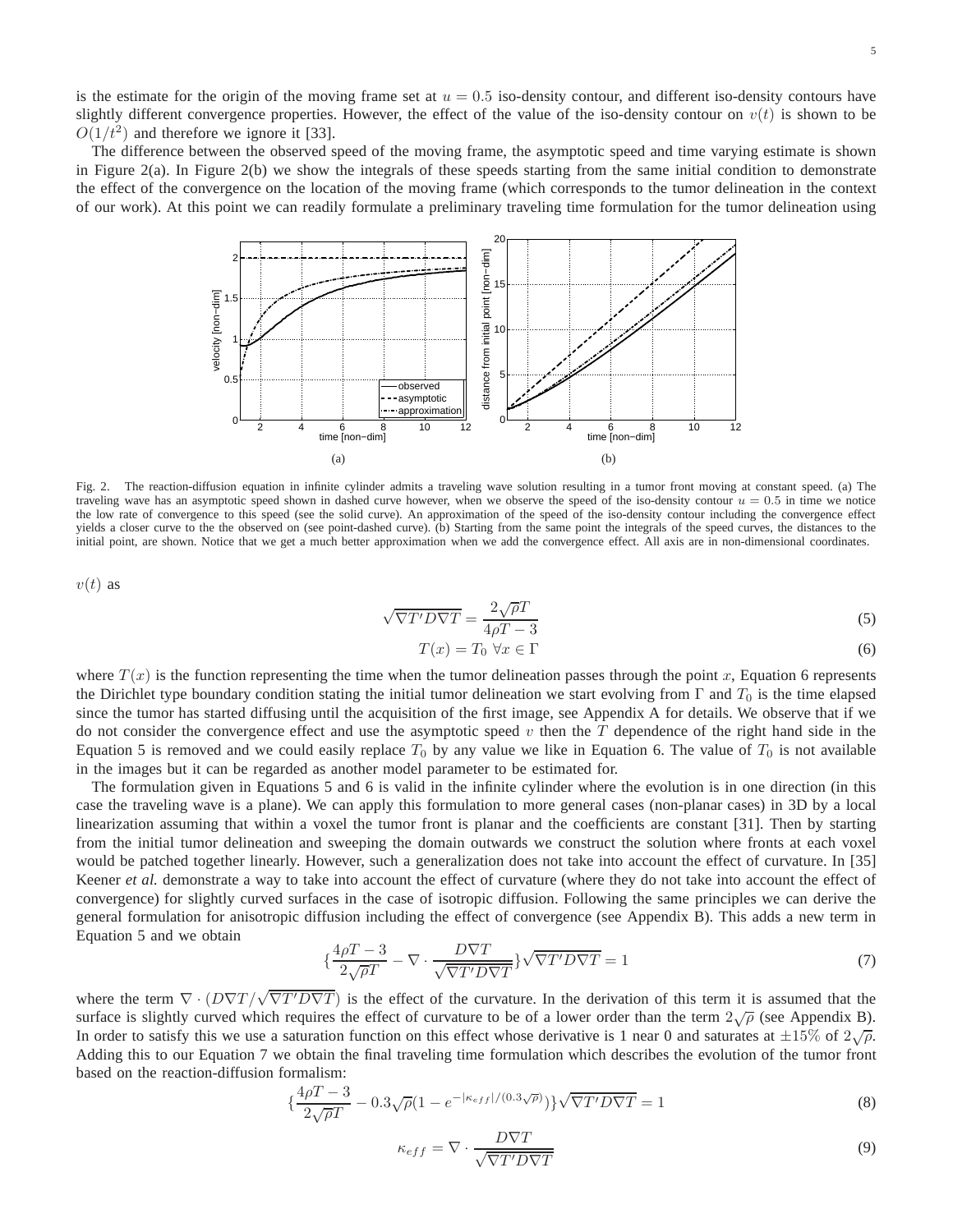$$
T(x) = T_0 \,\,\forall x \in \Gamma \tag{10}
$$

where we have chosen to use the exponential form for the saturation function but any other choice would work as well. We chose the value of saturation 15% by comparing the analytical solution of the reaction-diffusion equation with the traveling time formulation given in Equation 8 for the spherically symmetric growth case [37]. This radial analysis showed that saturation values between 5-20% provided the best fit between these two formulations with not much difference in this range. At this point we also notice that the left hand side of Equation 8 can become negative, especially for low values of  $T$ . This is due to the fact that the approximations for the time convergence and curvature effects get worse for lower  $T$  values [33] and small tumor sizes [35]. In order to overcome this approximation error, in our scheme we do not let the left hand side become less than

$$
\left\{\frac{4\rho T - 3}{2\sqrt{\rho}T} - 0.3\sqrt{\rho}(1 - e^{-|\kappa_{eff}|/(0.3\sqrt{\rho})})\right\} \ge \{0.1\sqrt{\rho}\},\tag{11}
$$

which serves as the minimum threshold for the speed of the tumor. As a result of this constraint we are sure to have a growing tumor delineation at all times, consistent with the general reaction-diffusion formulation [12], [13], [18]. Equations 8, 9 and 10 combined with the constraint given by Inequality 11, define the formulation describing the evolution of the tumor delineation in 3D, the traveling time formulation. This formulation is based on the hypothesis that the tumor delineation corresponds to an iso-density contour of the tumor cell density  $u$  (the value is not specified) whose evolution is defined by the reaction-diffusion model given in Equations 1 and 2.

The traveling time formulation is a second order partial differential equation (a static Hamilton-Jacobi equation) and numerical solvers for such equations have been well studied in the literature [38]–[42]. In this work we have chosen to adapt the method we proposed in [31] due to its fast computation time and its generality on different geometries. This algorithm starts from the initial delineation and sweeps the domain outwards to compute the traveling time values. We provide the further details of this algorithm in Appendix C. We also note that other methods can also be used to solve the traveling time formulation numerically.

The Eikonal model explained above describes the evolution of the tumor delineation visible in the images and captures the same growth dynamics as the reaction-diffusion models. In Figure 3 we show an example evolution simulated using the Eikonal approximation to show that it captures the same growth dynamics as the reaction-diffusion model given in Equation 1. In the figure, for a synthetic tumor we compare the evolution of the iso-density contour  $u = 0.4$  (value consistent with the one proposed in [15] as the imaging threshold) obtained using the reaction-diffusion model (white contours), which uses the tumor cell density throughout the brain, and the evolution obtained using the traveling time formulation (black contours) starting from the innermost white contour (initial location of the  $u = 0.4$  contour). The Euclidean distance between these two evolutions can be given by the distance between their corresponding contours. The average distance between the black and the white contours for the case given in Figure 3 is  $0.78 \pm 0.69$  mm. Considering the usual resolution of such images (1x1x2.6 mm<sup>3</sup>) we see how similar these two evolutions are. This similarity demonstrates that in the case of medical images where we cannot directly apply the reaction-diffusion models, the traveling time formulation given by Equations 8, 9 and 10 provides us an alternative formulation based on the same dynamics and which can be directly applied to images.

#### *B. The Parameter Estimation Problem*

In the reaction-diffusion model given by Equations 1, 2 and 3 we have three different parameters,  $d_w$ ,  $d_a$  and  $\rho$ . In addition to these, in the previous section, by integrating the convergence characteristics of traveling wave solutions into the traveling time formulation we added another parameter  $T_0$ . This gives us 4 parameters to estimate for:  $(d_w, d_q, \rho, T_0)$ . In this work we optimize these parameters such that the evolution we formulate using the traveling time formulation best fits the real evolution observed in the images, which are taken at different times for the same patient.

In order to formulate the parameter estimation problem we need to define an error measure. In a series of  $N$  images taken from the same patient at times  $t_0, t_1, \ldots, t_{N-1}$ , we have N snapshots of the tumor delineation, one in every image. We do not pose any constraints on the delineations as they could be extracted using any algorithm automatic, semi-automatic or simply by manual delineation. (We only use the end results of this process therefore, we do not go into detail of the segmentation here but refer the interested reader to some recent articles on the subject [43].) For a given parameter set, starting from the first time image we can simulate the evolution of the tumor delineation and compare it with the real evolution observed in these N images. We note that the value of  $t_0$  is not known and regarding the time instances we only know the time differences between acquisitions  $\Delta t_0 = 0, \Delta t_1, ..., \Delta t_N$ . Combining these we can define

$$
C_1(d_w, d_g, \rho, T_0) = \sum_{1}^{N-1} \text{dist}(\Gamma_i, \widehat{\Gamma}_i)
$$
\n(12)

$$
\widehat{\Gamma}_i = \{x | T_{(d_w, d_g, \rho, T_0)}(x) = T_0 + \Delta t_i \}
$$
\n
$$
\text{with } T(x) = T_0 \,\forall x \in \Gamma_0 \tag{13}
$$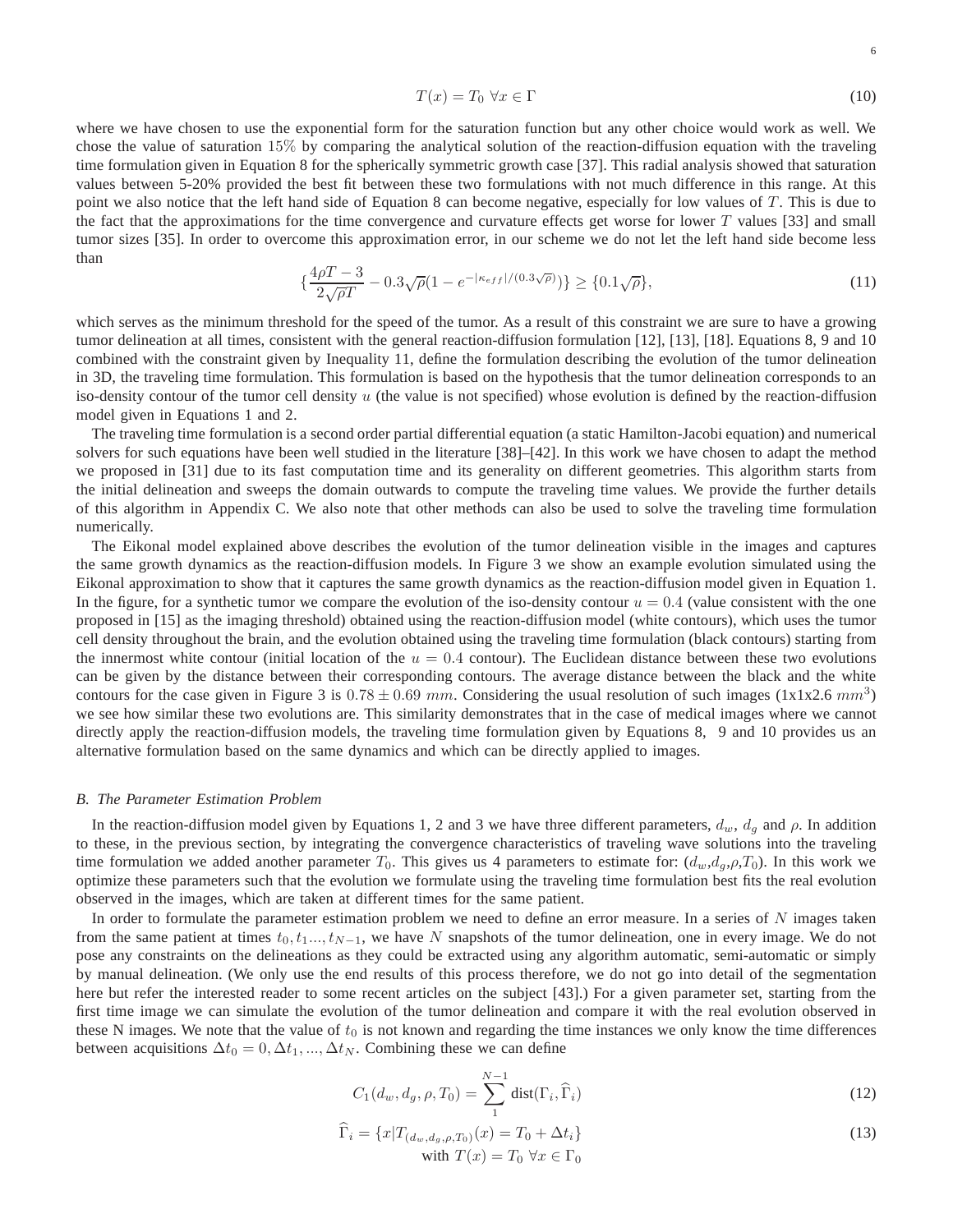

Fig. 3. Comparison between the reaction-diffusion model and the Eikonal Approximation: The temporal evolution of the iso-density contour is demonstrated for a synthetic tumor. Contours are shown for days 400, 600, 800, 1000 and 1200 from the innermost to outermost respectively. The synthetic tumor is virtually grown using the reaction-diffusion model. White contours are obtained by thresholding the tumor cell densities at  $u = 0.4$  for the respective day values (400-600-800-1000-1200). Then in order to simulate the evolution of the iso-density contour (assumed to correspond to tumor delineation in real images) starting from day=400, without the knowledge of the tumor cell density distribution we use the traveling time formulation. Black curves are the contours we obtain at days 600 (2nd innermost) to 1200 (outermost). The average Euclidean distance between the black and the white contours is  $0.78 \pm 0.69$  mm. We notice that the traveling time formulation is quite accurate in describing the evolution of the tumor delineation in the case of synthetic tumors. The tumors were grown in the images of a healthy subject for whom we also have the DT-MRIs. Parameters:  $(d_w = 0.25 \, mm^2/day dq = 0.01 \, mm^2/day$ ,  $\rho = 0.012 \, day^{-1}$ )

where  $\Gamma_i$  is the surface enclosing the visible tumor in the image taken at  $t_i$  and  $\Gamma_i$  is the tumor delineation simulated by the traveling time formulation at  $t_i$  and dist() is the symmetric distance between two surfaces normalized by the surface area. For two given surfaces  $\Gamma_A$  and  $\Gamma_B$  we define this distance as

$$
\varrho(\Gamma_A, \Gamma_B) = \frac{1}{\sharp \Gamma_A} \sum_{\forall x \in \Gamma_A} ||x - y(x)||^2, \ \ y(x) = \arg_{y \in \Gamma_B} \min ||x - y||^2 \tag{14}
$$

$$
dist(\Gamma_A, \Gamma_B) = \frac{1}{2} [\varrho(\Gamma_A, \Gamma_B) + \varrho(\Gamma_B, \Gamma_A)], \qquad (15)
$$

where  $||x - y||$  is the Euclidean distance between two points in 3D and  $\sharp \Gamma_A$  represents the number of points in  $\Gamma_A$ . In the formulation given in Equation 12 we notice that  $T_0$  is the estimate of  $t_0$ . The estimation of  $t_0$  places the time instances, for which we only know the successive differences, on the convergence curve (like the example given in Figure 2).

One information we have not used completely in  $C_1$  is the size of the tumor delineation in the first image  $\Gamma_0$ . In our experiments we observed that in order to correctly map the time instances on the convergence curve (finding the right  $T_0$  based on the convergence curve given in Figure 2) we need to include this size. The inquiry we make is whether it would have been possible to obtain the delineation  $\Gamma_0$  at the time  $T_0$  using the traveling time formulation if we had started simulating the evolution the moment the tumor started diffusing, namely at  $T = 0$ . The assumption we make here is that the tumor started diffusing from a set of isolated small regions. These small regions actually correspond to the avascular masses that start diffusing and speed up with vascularization. In order to include this in our error measure we run the traveling time formulation backwards in time. The simulation starts from  $\Gamma_0$  and sweeps the domain within the delineation. We do this by solving the Equation 8 within the visible tumor in the first image. This backward evolution provides us a minimum value of  $T$ ,  $T_{min}$ and the corresponding starting point (or a set of points)  $x_{min}$ . We notice that if the parameter set  $d_w, d_q, \rho, T_0$  is consistent with the size of  $\Gamma_0$  then  $T_{min} = T_0$ . Therefore, the error we need is a function of  $|T_{min} - T_0|$ . In order to have a measure consistent with  $C_1$  we need to convert this time difference into a spatial distance. For this we use the minimum allowable speed value (see Section II-A)  $v_{min} = 0.1 \sqrt{\rho n'_{max} D(x_{min}) n_{max}}$  at the point  $x_{min}$ , where  $n_{max}$  is the principal eigenvector of  $D(x_{min})$  providing the highest diffusion rate and the factor 0.1 comes from the minimum threshold for the speed of the tumor explained in Section II-A. Using  $v_{min}$  we obtain

$$
C_2(d_w, d_g, \rho, T_0) = (v_{min}(T_{min})|T_{min} - T_0|)^2
$$
\n(16)

$$
C = C_1 + C_2 \tag{17}
$$

Combining  $C_1$  and  $C_2$  we obtain the error criteria C we wish to minimize with respect to the model parameters.

The minimization of  $C$  is a multidimensional optimization problem and it can be handled using different methods. One important criterion affecting the choice of the minimization algorithm is that explicit derivatives of  $C$  with respect to different parameters are not easily available. Another point is that although the parameters have biologically relevant bounds (such as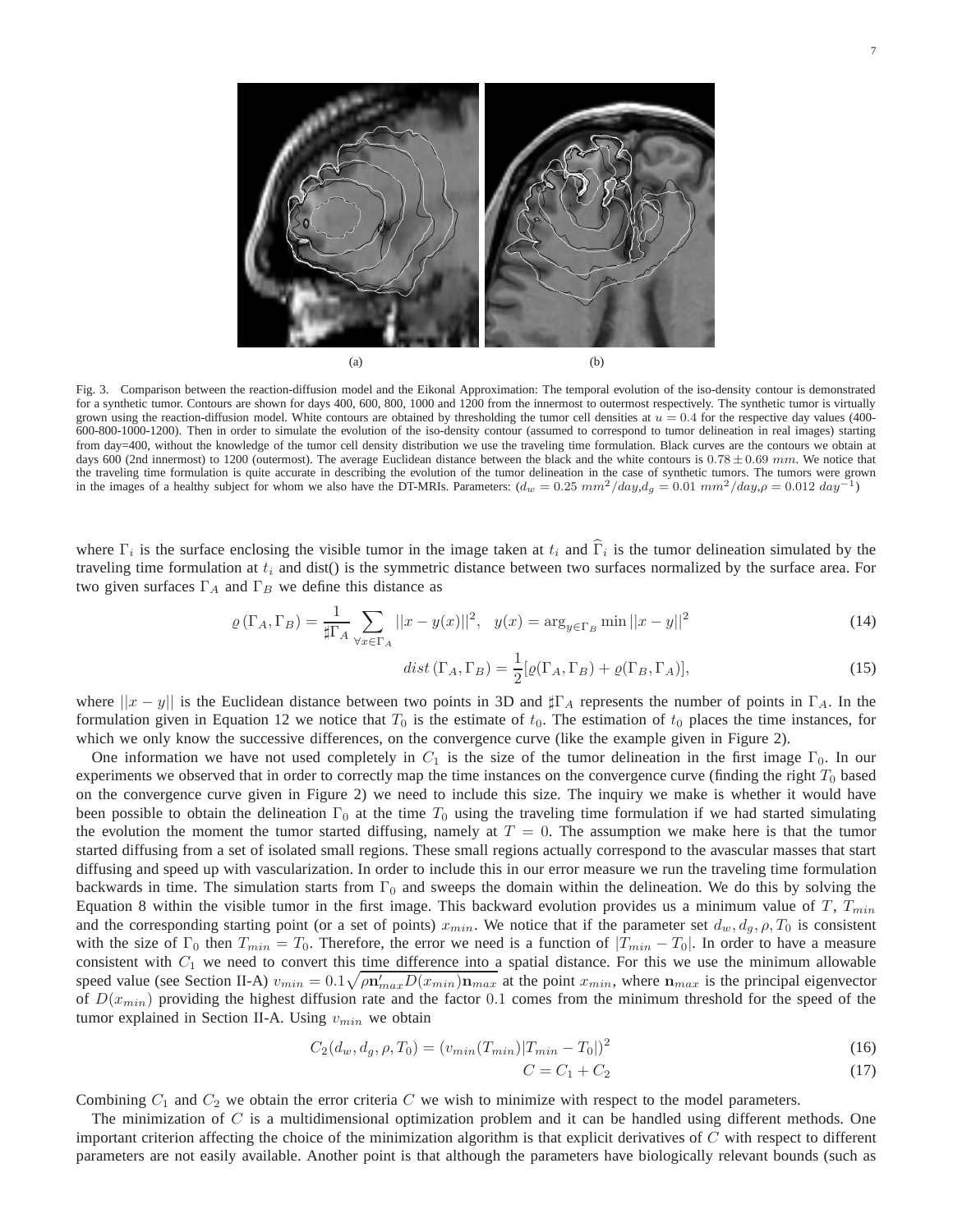$d_w, d_q, \rho, T_0 > 0$ ) these constraints are not restrictive. Based on these observations we have chosen to use the unconstrained minimization algorithm proposed by Powell in [44]. The attractive feature of this algorithm is that it does not require derivatives of the objective function. Instead, this function's local quadratic approximations are used in the minimization. The algorithm starts by computing several instances of the objective function, constructs the quadratic approximation using these instances and updates the approximation as the minimization proceeds.

The computation time of the proposed parameter estimation method depends on the size of the tumor and more specifically on how much it has grown. The biggest computational load is running the traveling time formulation several times within the optimization algorithm. Depending on the size of the tumor each run can take up to 2 minutes on a 2.4 GHz Intel Pentium machine with 1Gb of RAM. Consequently, the overall optimization takes on the average 40 to 60 minutes which is a short time range, considering the complexity of the problem. This efficiency is obtained due to the advantage of modeling the evolution of the tumor delineation rather than the cell densities.

#### III. RESULTS

In the evaluation phase of the parameter estimation method, we test the capabilities of the method for retrieving the real parameters of the tumor growth. We first perform tests with synthetic tumors for which the parameters are known and then we apply the method to real cases and show preliminary results. For the tests with synthetic tumors, we construct a dataset of 180 tumors using the reaction-diffusion model composed of 60 different parameter sets at 3 different locations in the brain. The different parameter sets of the model were constructed using different combinations of  $d_w$ ,  $d_g$  and  $\rho$  values given in the table (in the columns to the right of the parameter name) below motivated by the typical values used in the literature [3], [12], [13].

| $d_w$ [mm <sup>2</sup> /day]   0.025   0.05         |                                       | $\cdot$ 0.1 | $\perp$ 0.25 | $\mid$ 0.5 |
|-----------------------------------------------------|---------------------------------------|-------------|--------------|------------|
| $d_a$ [mm <sup>2</sup> /day]   0.005   0.01   0.025 |                                       |             |              |            |
| $\rho \left[1/day\right]$                           | $0.009$   $0.012$   $0.018$   $0.024$ |             |              |            |

As can be seen from the values for each parameter the final parameter sets cover a large range of growth speed and anisotropy. Each tumor was initialized in a single voxel and grown in the MR image of a healthy subject with a resolution of 1x1x2.6 mm. The diffusion tensor  $D$  was constructed using the DT-MRI of the same subject. In order to create the synthetic images of these tumors, we assumed a simple imaging process where a voxel is visualized as tumoral if the number of tumor cells exceeds 40% of the maximum tumor cell capacity the brain parenchyma can handle [15]. For each tumor, the detection and the first image acquisition is made at the moment when the visible tumor size reaches a maximum diameter of 1.5 cm.

#### *A. Problem of Non-Uniqueness*

In the first set of experiments we tried to estimate all the parameters of the reaction-diffusion model  $(d_w, d_q, \rho)$  and the first image acquisition time  $T_0$  (the time elapsed between the emergence of the tumor and its detection) using the traveling time formulation. In these experiments we observed the non-uniqueness of the solution to this problem caused by the coupling between proliferation and diffusion rates and the sparsity of the information contained in the images. The reaction-diffusion model combined with the imaging process can result in very similar evolutions of the tumor delineation with very different parameters. In Figure 4 we show the evolutions of two different tumors (green and red) for which the diffusion and proliferation parameters are given in the accompanying table. The contours with the same color are the delineations of the same tumor in different images taken at successive time instances. The inner contour is the delineation in the first image and the other contours as we go outwards are from the images taken at 200, 300 and 400 days after the time of the first image acquisition respectively. We observe that although the parameters are different the evolutions are almost the same. Quantitatively, the difference between these two evolutions measured by the error criterion C (see Equation 17) is 0.644  $mm^2$ . On the other hand, the closest tumor delineation evolutions we can get to these ones using the traveling time formulation with the optimum parameters have errors of  $C = 1.28$   $mm^2$  for the red and  $C = 1.29$   $mm^2$  for the green tumor. This shows us that with the current resolution of medical images we cannot distinguish between these two parameter sets if we observe either of the evolutions. Therefore, we leave aside the question of estimating separately the diffusion and the proliferation rate.

One observation on the values of the parameters is that between the two cases in Figure 4 the products  $2\sqrt{\rho d_w}$  and  $2\sqrt{\rho d_g}$ remain almost the same, around 0.1  $mm/day$  and 0.03  $mm/day$  respectively. We have seen in Section II-A that the asymptotic speed of the traveling wave solutions of reaction-diffusion models is given by  $2\sqrt{\rho n'Dn}$ . Therefore, the example shown in the Figure 4 suggests us that the similar volume evolution of these two tumors can be captured and quantified by the asymptotic speed of the model in the white and the grey matter which are both given as functions of the model parameters.

#### *B. Fixing* ρ *and the 3 Parameter Case*

Since estimating all the parameters of the reaction-diffusion equation yielded a non-unique solution (under the given constraints) we turn our attention to the case where we can fix a parameter. The proliferation rate  $\rho$  is a microscopic parameter and its coupling with the diffusion rate creates the non-uniqueness of the solution. Here we assume that the value of  $\rho$  can be estimated using biopsy results and microscopic analysis. More specifically, we rely on the works showing that the mitotic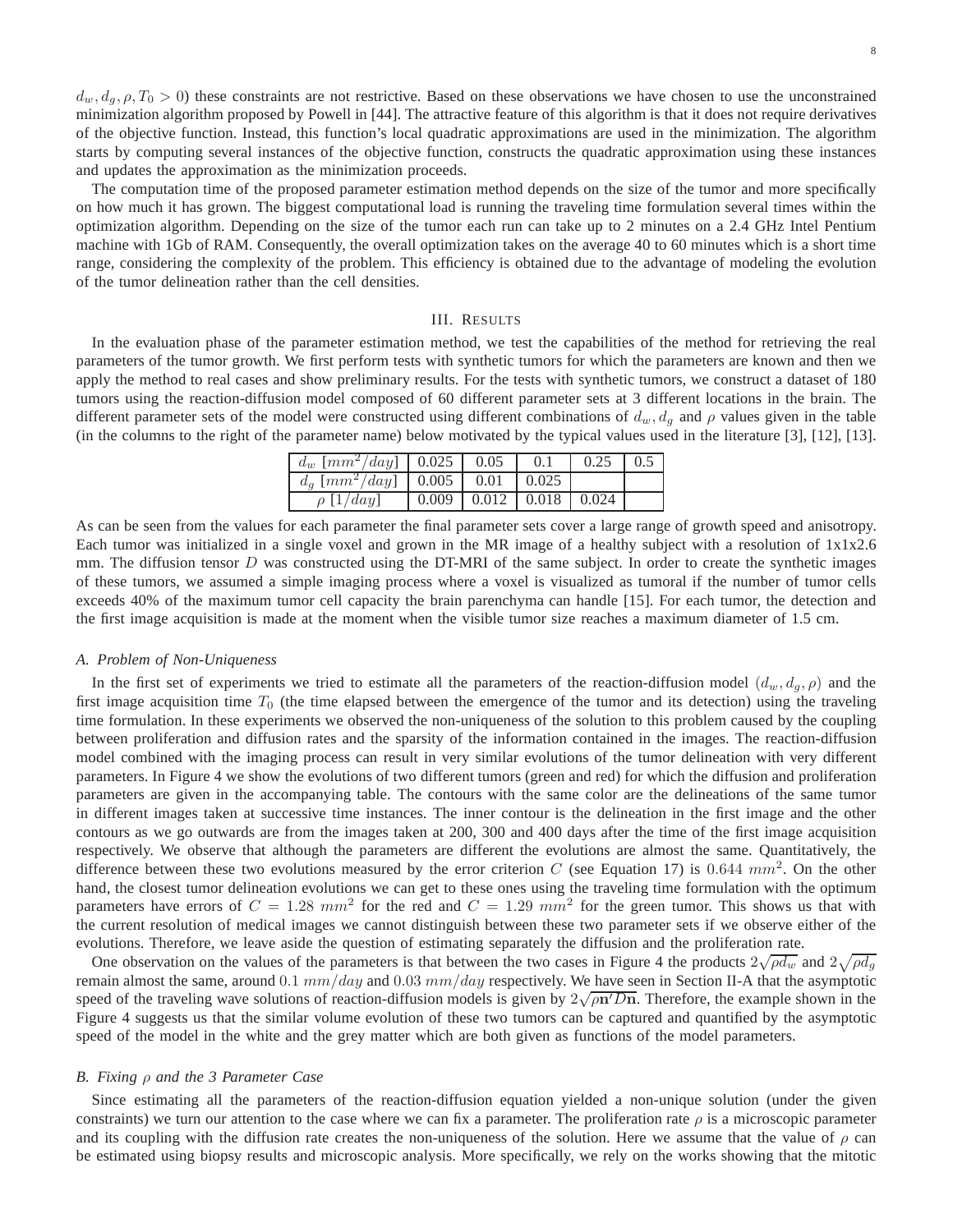

|              | Red   | Green  |
|--------------|-------|--------|
| $d_{\eta}$   | 0.273 | 0.153  |
| $d_{\alpha}$ | 0.024 | 0.014  |
| Ω            | 0.012 | 0.0185 |

Fig. 4. In the image we show the evolution of two different synthetic tumors virtually grown using the reaction-diffusion model with different parameters. The contours of the same color are the tumor delineations for the same tumor in 4 different images taken at 4 successive time instances (first image, 200, 300 and 400 days after the first image). The reaction-diffusion model parameters for these tumors are given in the table. We observe that although the diffusion and proliferation rates of these tumors are different the evolutions are almost the same. The difference between these evolutions measured using C is 0.644mm<sup>2</sup> which is lower than the minimum error we find by estimating the parameters using the traveling time formulation  $(C = 1.28$  for red and  $C = 1.29$  for green). This shows that we cannot distinguish between these two parameter sets if we observe either of the evolutions. We also observe that the products  $d_w \rho$ and  $d_g \rho$  are very close for the two tumors. This tells us that although distinguishing between  $d_w$ ,  $d_g$  and  $\rho$  is not obvious estimating the product of these values can be possible.

index (MI) can be computed through the labeling index (LI) and can be linked to the proliferation rate  $\rho$  by assuming an average cell cycle duration for the patient [45], [46]. We continue our analysis under this assumption. In the first analysis we assume that we know the real value of  $\rho$  and fix it in the parameter estimation, once it is fixed the problem becomes uniquely solvable. In this case we are left with three parameters to estimate  $(d_w, d_q)$  and  $T_0$ .

For each of the synthetic tumors previously described we create a dataset of 3 images, the first image taken at the time of detection and two other images taken at 200 and 400 days after the detection. Using these images and the time difference between acquisitions we estimate the diffusion parameters and  $T<sub>0</sub>$ . We show and discuss the obtained estimates based on two different analyses. The first one is the proximity of the estimated parameters to the real ones and the sensitivity which tells us if we are able to distinguish between two different tumors with close parameters. The second analysis focuses on the shape of the minimization surface around the estimated point. The parameter estimation method, as explained in the previous section, minimizes the objective function  $C$ . The shape of this function around its minimum shows us the feasibility of the minimization process.

*1) Analyses of the Estimated Parameters:* In Figures 5(a) we show the estimated diffusion parameters along with the real ones. In order to demonstrate the results, we project the high dimensional parameter space onto the 2D  $(d_w, d_q)$ . The larger markers in the plot represent the real parameters used to grow the synthetic tumors and the smaller ones represent the estimated parameters retrieved from the images. Each small marker with a specific shape and color is the estimate for the larger marker with the same shape and color. Although there is only one estimate for each parameter set  $d_w, d_q, \rho$  there are multiple small markers for each large marker due to projecting onto lower dimensional space. In other words, different small markers of the same shape and color are the estimated parameters of the tumors with different  $\rho$  but same  $d_w$  and  $d_q$ .

Analyzing Figure 5 we observe that the parameter estimation method is able to retrieve the value of  $d_w$  with good accuracy. Moreover, the method is able to distinguish between different tumors with close diffusion coefficients. The estimation of  $d_q$ on the other hand seems to be less accurate. We notice the consistent positive bias in the estimate of  $d<sub>g</sub>$  which increases with increasing  $d_w$ . We believe there are two reasons for this. The first one is the difference between numerical schemes we use to solve the reaction-diffusion PDE and the traveling time formulation. The numerical scheme for the PDE [47] uses linear interpolation of the diffusion tensors between voxels creating higher diffusion within the grey matter neighboring white matter. The traveling time formulation, which uses the diffusion tensors on the voxels, accounts for this by increasing  $d_q$  therefore estimating a higher  $d_g$ . As a result as the value of  $d_w$  increases the bias on  $d_g$  increases. The second reason is computing the curvature effect term in Equation 9 using the images, where the contour enclosing the tumor delineation has sharp corners (due to discretization) which causes high curvature. Since the high curvature slows down the evolution, the traveling time formulation accounts for this by increasing the diffusion coefficient. This second reason is especially observed for the tumors where  $d_w$  is low. Even in the presence of this bias we notice that for slowly diffusing tumors the  $d_q$  estimates are very close to the real values and the method is able to distinguish between different tumors with close diffusion coefficients. For highly diffusing tumors the  $d_q$  estimates are rather unreliable however the order of the ratio between  $d_w$  and  $d_q$  is well captured.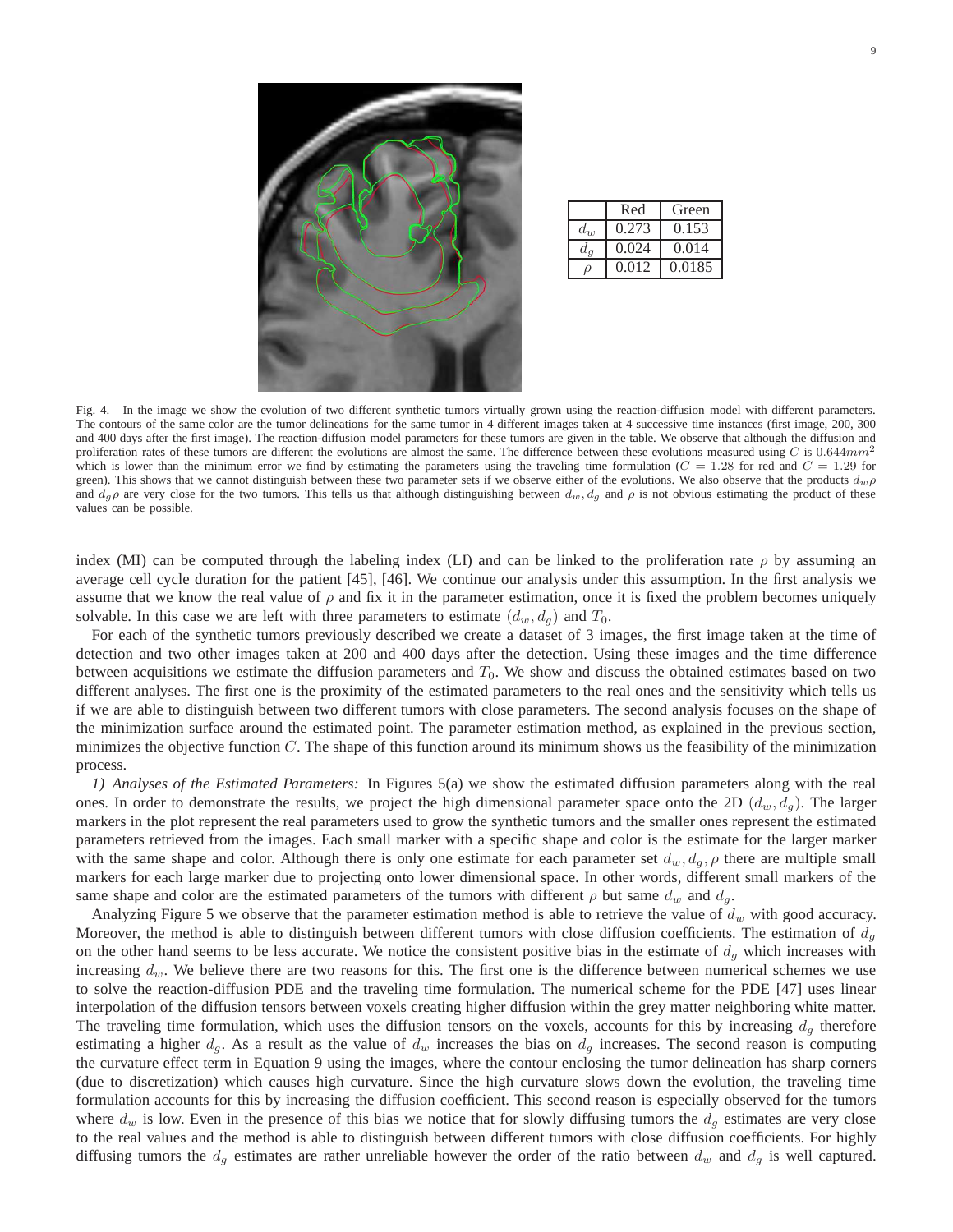

Fig. 5. The results of the parameter estimation from time series of images for the synthetic tumor experiments. The synthetic tumors are grown with the reaction-diffusion model with known parameters and synthetic images were created from these tumors. The parameter estimation method was applied to these images to retrieve the parameters of the model. The plot (a) shows the real diffusion rates  $d_w$  and  $d_g$  (the large markers) and the estimated diffusion rates (the small markers). Small markers of a specific shape and color are the estimates of the larger marker with the same shape and the same color. Figure(b) plots the estimated initial time estimate  $T_0$  (the time elapsed between the emergence of the tumor and the detection) vs. its real value.  $y = x$  line is also drawn for better comparison.

Regarding the estimation of  $T_0$ , in Figure 5(b) we plot the estimated value of  $T_0$  in the y-axis versus its real value in the x-axis where the  $y = x$  line is also drawn. Observing this plot we notice that the estimates for  $T_0$  remains within the 10-15% margin of the real value, which shows that the proposed method is able to retrieve  $T_0$ .

*2) Analyses of the Minimization Surface:* Regarding the shape of the minimization surface on the global scale, in our experiments we observed that this surface remains convex for all the tumors. However, the exact shape of the surface and its slope in different directions around the minimum point varied. We know that the estimated parameters provide us the best fit to the evolution of the tumor delineation observed in a set of images, let us say with an error of  $C^*$ . The question we want to answer is how much this evolution varies from the optimum when we slightly move away from the "best" parameter set. In order to answer this question, for an estimated parameter set  $(d_w^*, d_g^*, T_0^*)$  that gives the minimum error of  $C^*$  we find the other parameter sets which give an error smaller than  $C^* + \epsilon$ . In other words, parameter sets which provides an evolution of the tumor delineation which is  $\epsilon$  away from the best fit in the average. In our high dimensional parameter space these parameter sets are enclosed in an ellipsoid around the estimated point which we name  $\epsilon$ -ellipsoid (see Appendix D for details on how we construct the  $\epsilon$ -ellipsoids). In Figures 6(a,b) we show the projections of some of these  $\epsilon$ -ellipsoids on the respective parameter spaces where the round dots are the actual parameters, the crosses are the estimated parameters and ellipses around each cross are the projections of the  $\epsilon$ -ellipsoids. In this study we have chosen to set  $\epsilon = 0.2 \; mm^2$ .



Fig. 6. Figures plot the projections of some of the  $\epsilon$ -ellipsoids on the respective parameter spaces. The round dots are the real parameters of the reactiondiffusion model, the crosses are the estimated parameters and ellipses are the projections of the  $\epsilon$ -ellipsoids for each cross. For a given cross, the cross represents the minimum of the respective minimization surface with an error of C<sup>∗</sup> and all the points inside the ellipse surrounding that cross are the parameters who has error less than  $C^* + 0.2 \, mm^2$ . In other words ellipses enclose all the parameters producing very similar evolutions of the tumor delineation as the cross in the center.

Observing Figure 6(a) we notice that the major axis of the ellipses remain parallel to  $d_q$  axis however, this is due to the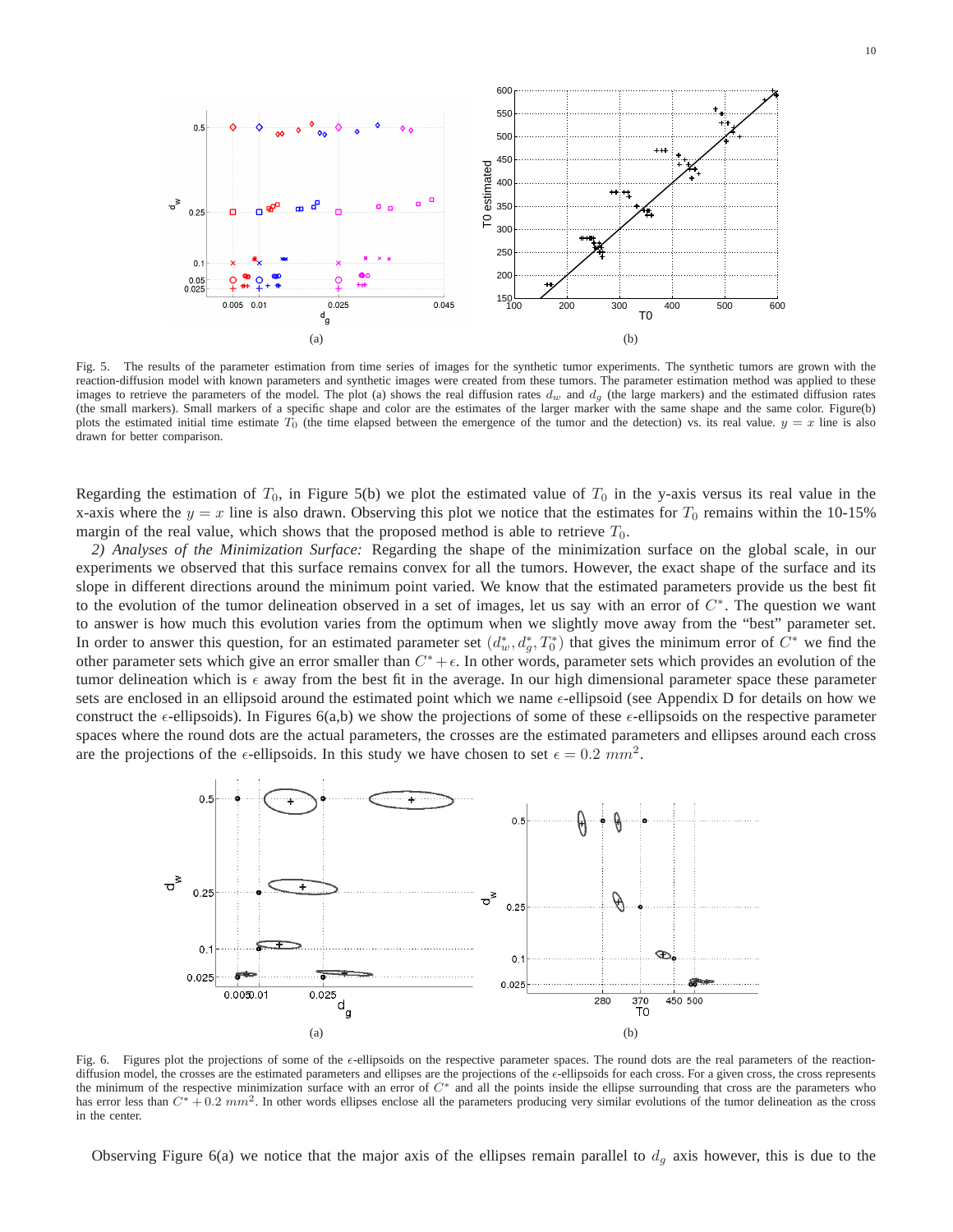difference of scale between  $d_w$  axis and the  $d_q$  axis. When placed on the same scale these ellipses are rather circular. The second thing we notice is that the ellipses grow with increasing  $d_w$ . This is a consequence of using normalized distances between surfaces in our error measure, see Equation 12. As  $d_w$  increases the tumor diffuses faster in the white matter and its size increases. As a result the boundaries of the visible tumor reaches the extent of the white matter and most of the surface enclosing the tumor delineation in the image remains in the grey matter (as grey matter diffusion is much lower the tumor stops in the white-grey matter boundary) or reaches the boundaries of the brain. Therefore changing  $d_w$  does not affect these portions of the surface and its contribution to the error measure decreases resulting in the larger ellipses we observe. This shows us that for more diffusive tumors a larger set of parameters yields similar errors therefore minimization surface is flatter. In Figure 6(b) we observe the coupling between  $d_w$  and  $T_0$ . One can obtain a similar evolution by increasing  $d_w$  and decreasing  $T_0$  (and vice-versa). The reason for this can be explained by the effect of convergence given in Equation 5, see Figure 2. We see that when  $T_0$  is lower the speed of the tumor delineation is slower but if we increase the value of the diffusion we would obtain a similar evolution. The shape of the convergence curve in Figure 2 allows us to distinguish between these different cases and therefore find a minimum. In Equation 5 we also notice that if  $T_0$  is very high then a small change in  $T_0$  does not affect the speed of the tumor delineation and this is the reason why we observe ellipsoids with major-axis parallel to the  $T_0$  axis at high  $T_0$  values. One can think of the extreme case where  $T_0$  is very large and the effect of convergence becomes negligible. In this case we would expect its value not to change anything however, including the size of the tumor in the first image using the error term  $C_2$  (Equation 16) helps us distinguish between very high  $T_0$  values.

One important conclusion we can reach from the sensitivity analysis presented in this section is the dependence of the estimated parameters on the uncertainty on the extracted tumor delineations. The tumor delineation either done by the expert manually or done using a segmentation algorithm has a variability. Kaus *et al.* in [48] studied this variation for manual delineations and found out that in the case of low-grade gliomas the intra-expert variability is around 2% and the inter-expert variability is around 10% by volume comparison (they compared the volume of the tumor delineated by different experts and by the same expert multiple times). These variability values were greater than the automatic algorithms [48]. The  $\epsilon = 0.2 \, mm^2$ value we used in this section corresponds to the inter-expert variation for manual delineation, 10% of volume variation for a tumor of 2.0 cm in diameter, see Appendix E for details. In other words, the  $\epsilon$ -ellipsoids drawn in Figures 6(a) and (b) also demonstrates the influence of the inter-expert variability in the tumor delineations on the estimated parameters.

#### *C. Varying the fixed* ρ *and Speed of Growth*

In all the above experiments we have fixed the value of  $\rho$  to its real value. Naturally the diffusion rate estimates depend on this value of  $\rho$ . By fixing  $\rho$  we actually determine the location of the  $d_w$  and  $d_q$  estimates. In order to understand the effect of the value of  $\rho$  on the estimation of diffusion rates and the coupling between  $\rho$  and D, we have performed a slightly different experiment. Instead of fixing  $\rho$  to its real value we have set it to a different value and then estimated the other parameters  $d_w$ ,  $d_q$  and  $T_0$ . For the ease of demonstration we only show the estimation results for the synthetic tumors with  $\rho = 0.012/day$ . The experiment we performed is the same as the one explained in the previous section however, this time in



Fig. 7. In the figures we plot  $v_{(w,g)} = 2\sqrt{d_{(w,g)}\rho}$  values estimated by fixing  $\rho = 0.015$  versus  $\rho = 0.012$ . We also plot the  $y = x$  line for a better comparison. We know that the estimated  $d_w$  and  $d_g$  values depend on where we fix the  $\rho$ . However, observing these figures we note that no matter what value we fix  $\rho$  to, the product of  $\rho$  and the estimated diffusion coefficient  $d_{(w,g)}$  remains constant. Therefore the asymptotic speed of growth of the tumor in the white matter and in the grey matter can be estimated uniquely regardless of the choice of  $\rho$ .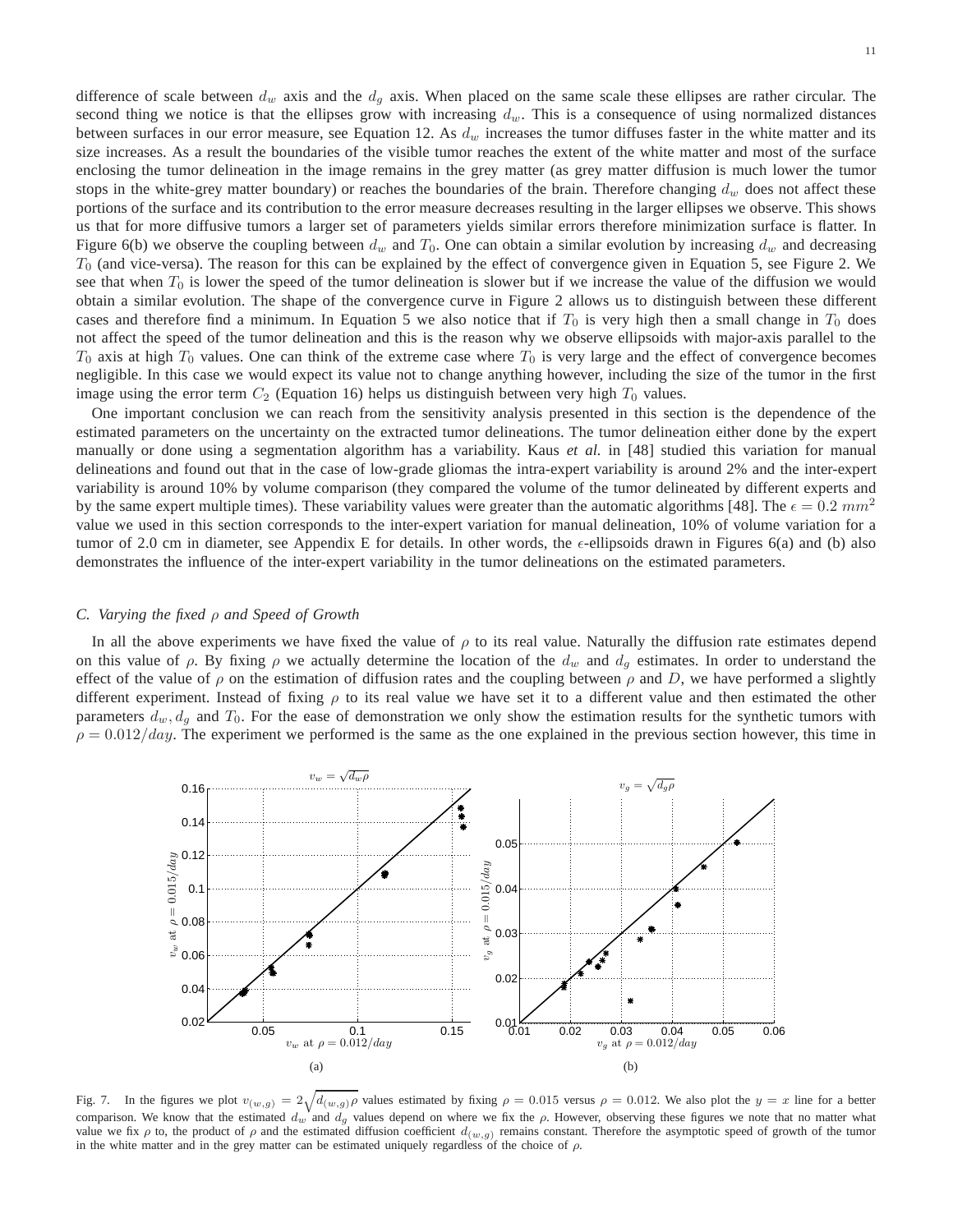the estimation method we set  $\rho = 0.015/day$ . As expected the estimated diffusion rates are lower than the values estimated by setting  $\rho = 0.012/day$ . The interesting point however, was not the change in the values but the coupling between D and ρ. In Figure 7(a) we plot  $v_w = 2\sqrt{d_w \rho}$  computed with  $\rho = 0.015$  and the  $d_w$  value estimated by fixing  $\rho$  to this value versus v computed using  $\rho = 0.012$  and the  $d_w$  estimated with this  $\rho$ . Figure 7(b) is the same plot for  $d_g$  values. We observe from these graphs that the estimated diffusion rates change when we change the fixed  $\rho$  however, the product of the proliferation and the diffusion rates remain constant. The value  $v_{w,g} = 2\sqrt{d_{(w,g)}\rho}$  is the asymptotic speed of tumor growth and the proposed method is able to retrieve this speed uniquely from time series of images for all the 180 synthetic cases used in this analysis.

Here we would like to draw the attention to one important conclusion that can be reached with the observations and the experiments presented so far. In Figure 4 and in the accompanying table we have demonstrated that two tumors showing very similar volume changes in time had very similar asymptotic speeds in the white and in the grey matter  $(2\sqrt{\rho d_{w,g}})$ . In this section, we have shown that using the parameter estimation method we can uniquely identify this product for all the tumors presented in this study. These two suggests that the evolution of the tumor delineation - for the synthetic tumors grown by reaction-diffusion models - can be uniquely matched by the proposed parameter estimation method and reproduced by the traveling time formulation. In Figure 8 we demonstrate this for a synthetic tumor. We first estimate the diffusion rates of the synthetic tumor whose evolution is shown in Figure 8(a). The estimation process is done once by setting  $\rho = 0.012/day$ and another time by setting  $\rho = 0.015/day$ . We have used three images in the estimation each 200 days apart. The resulting diffusion parameters are given in the table accompanying the images and the resulting optimum evolutions are shown in Figure 8(b) in red and green contours respectively. Following this, we start from the last image of the tumor used in the estimation and predict the further evolution of the tumor using the estimated parameters and the traveling time formulation. We do this once using the parameters estimated by setting  $\rho = 0.012$  and once for those estimated by setting  $\rho = 0.015$ . We compare the prediction results with the actual evolution of the synthetic tumor in Figures 8(c) and (d) respectively. We observe that the predictions obtained by using different  $\rho$  values are almost identical and they show very high resemblance with the actual evolution of the tumor.

After analyzing the presented methodology with synthetic cases we apply the method to a few real cases in the next section.

#### *D. Case Studies with Patient Data*

The evaluation of parameter estimation for tumor growth models using real patient images is not easy because we do not have access to the real values of the parameters. The real values could be found using microscopic *in-vivo* analysis however, up to the best of our knowledge such a study has not been performed yet. In this work we perform an indirect evaluation for the proposed parameter estimation method using patient images. For a given patient dataset, we estimate the parameters using all but the image taken at the last time point. Then using the estimated parameters we simulate the evolution of the tumor delineation starting from the image taken just before the last one for the same number of days as the time difference between the last image and the one before it. We then compare the evolution predicted using the estimated parameters and the traveling time formulation with the one observed in the last image. The correlation between the prediction and the observed delineation provides us with a qualitative evaluation of the estimated parameters. The strong assumption we do here is that the values of the parameters remain constant between the images. Considering therapy and other effects on the tumor this assumption is not very realistic. However, we consider the estimated parameters as the average parameters over time including all the effects and carry on with the analysis.

As a preliminary step in this work we use two patient datasets which include anatomical and diffusion tensor MR images. The dataset for the first patient, who suffers from a high grade glioma (Glioblastoma Multiforme), includes T1-post gadolinium MR images (with the resolution of  $0.5x0.5x6.5$   $mm^3$ ) at three successive different time points and diffusion tensor MR image (with the resolution of  $2.5x2.5x2.5$   $mm^3$ ) taken at the second time point. The second patient suffers from a low grade glioma (second grade astrocytoma) and the dataset for this patient includes T2 flair MR images (with the resolution of 0.5x0.5x6.5  $mm<sup>3</sup>$ ) at 5 successive time points and the DT-MRI image (with the resolution of 2.5x2.5x2.5  $mm<sup>3</sup>$ ) taken at the first time point. For both cases the tumor boundaries were manually delineated by an expert in each image separately. We note that although manual delineations were used, in terms of the method and the analysis any segmentation algorithm can replace the manual delineation. As explained in the previous paragraph we estimate the parameters of the tumor growth model using all the images but the last one. The DT-MRI images of the patients are used to construct the diffusion tensor  $D$  of the tumor growth model. In constructing the diffusion tensor D for tumor cells we adapt the proposed models in  $[12]$  and  $[13]$ . As our focus in this article is the parameter estimation method we do not introduce a new diffusion tensor construction and we use the existing ones. Clatz *et al.* have proposed the tensor construction as given in Equation 3 for the high grade gliomas, following this we use this type of construction for our high grade case. On the other hand, Jbabdi *et al.* proposed to use another construction for the low grade gliomas given as

$$
D(\mathbf{x}) = \begin{cases} d_g I \\ V(\mathbf{x}) \left[ diag(\alpha e_1(\mathbf{x}) d_w, d_g, d_g) \right] V(\mathbf{x})^T \end{cases} , \tag{18}
$$

where  $V(\mathbf{x})$  is the eigenvector matrix obtained by decomposing the water diffusion tensor  $D_{water}$ ,  $e_1(\mathbf{x})$  is the principal eigenvalue of the same tensor and  $\alpha$  here is a normalization factor such that highest  $e_1$  value in the brain becomes 1. The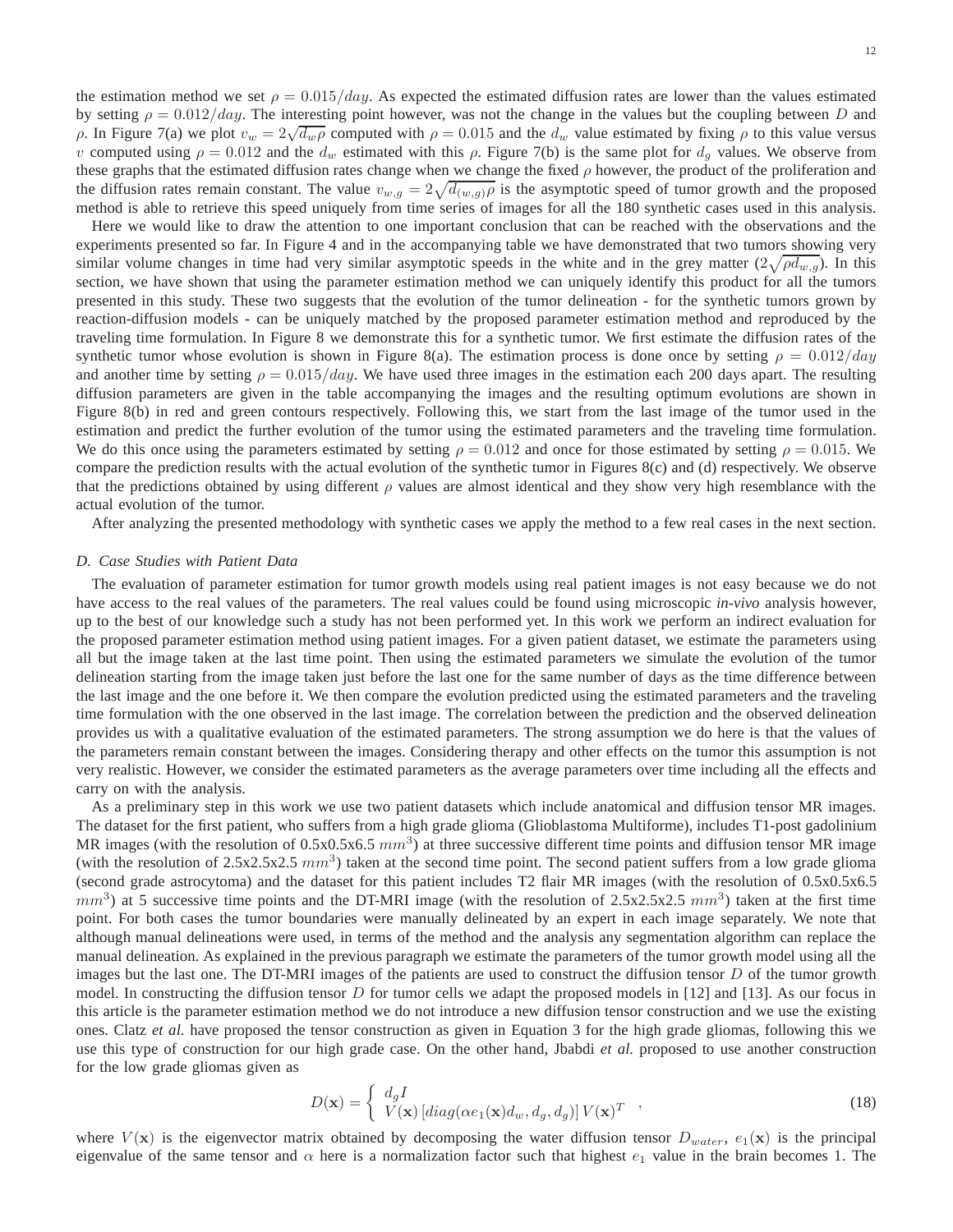



|       | Real Diffusion Rates        | Rates Estimated $\rho = 0.012/day$ Rates Estimated $\rho = 0.015/day$ |                              |
|-------|-----------------------------|-----------------------------------------------------------------------|------------------------------|
| $a_w$ | $0.25$ mm <sup>2</sup> /day | $0.27$ mm <sup>2</sup> /day                                           | $0.19 \;mm^2/day$            |
| $d_a$ | 0.010 $mm^2/day$            | $0.024 \; mm^2/day$                                                   | $0.014$ mm <sup>2</sup> /day |

Fig. 8. The proposed parameter estimation methodology can uniquely estimate the asymptotic speeds of the tumor in the white and in the grey matter as a function of the parameters of the model. Figures show prediction experiments on synthetic tumors showing that combined with the traveling time formulation the estimated parameters capture the growth of the tumor regardless of the value the  $\rho$  is fixed to. (a) Evolution of the synthetic tumor shown in 3 white contours representing the delineation at the time of detection, 200 days and 400 days after the detection. (b) Optimum evolutions obtained by estimating the diffusion rates by setting  $\rho = 0.012/day$  in red and  $\rho = 0.015/day$  in green. The estimated parameters are given in the table. (c) Starting from the final image used in estimation (outermost white contour in (a)), further evolution is predicted using the parameters estimated when  $\rho$  was set to 0.012. The predicted evolution shown in red while the actual evolution shown in white. (d) Same image is shown for the prediction obtained using the parameters estimated when  $\rho$  was set to 0.015. Prediction shown in green contours. Observe that regardless of the fixed  $\rho$  value the traveling time formulation and the estimated parameters capture the growth of the tumor and able to simulate its evolution.

difference between this construction and the one given in Equation 3 is that in this one tumor cells are assumed to diffuse much faster along the fiber and they diffuse very slowly in the transverse direction. In the construction the diffusion rate in the grey matter is used also for this transverse diffusion rate. As a result of such a construction the evolution obtained is much more anisotropic and creates more "spiky" tumors. Following the model assumptions made by the authors in [13] we use this type of construction for the low grade case. The images used to estimate parameters, the estimated parameters and the predicted evolution of the tumor delineations along with the real delineations are given in Figures 9 and 10. In the images in both Figures, first we show the anatomical images at the time of detection and the intermediate images used in the parameter estimation. On the intermediate images we also plot the manual delineations for the underlying image (white contour) and the simulated evolution of the tumor delineation with the estimated parameters (dark contour) obtained in the course of estimation. Following this we start from the last image (in time) used in the parameter estimation and predict the evolution of the tumor delineation until the acquisition of the final image (which was not used in the estimation). In the corresponding images we show the anatomical MR image taken at the last time point showing the final state of the tumor along the tumor delineation predicted using the estimated parameters drawn as the dark contour. In the accompanying tables we provide the values of the estimated parameters.

In the images of the first patient in Figure 9 (a,b,c) the tumor showed evolution in two different regions. In the first region seen on the upper left corner of the images the tumor has a much larger volume, contains a necrotic core and exerts a visible mass effect. The second region on the other hand is a newly emerging lesion with no observable mass effect. This part is believed to be a diffused branch of the larger region however, no connection was visible in the images most probably due to slice spacing. We apply our analysis to the newly emerging part because it does not exert a mass effect and it is ideal for our analysis. Following the discussions given in Section III-A we fix the value of  $\rho$  to be able to estimate the diffusion parameters.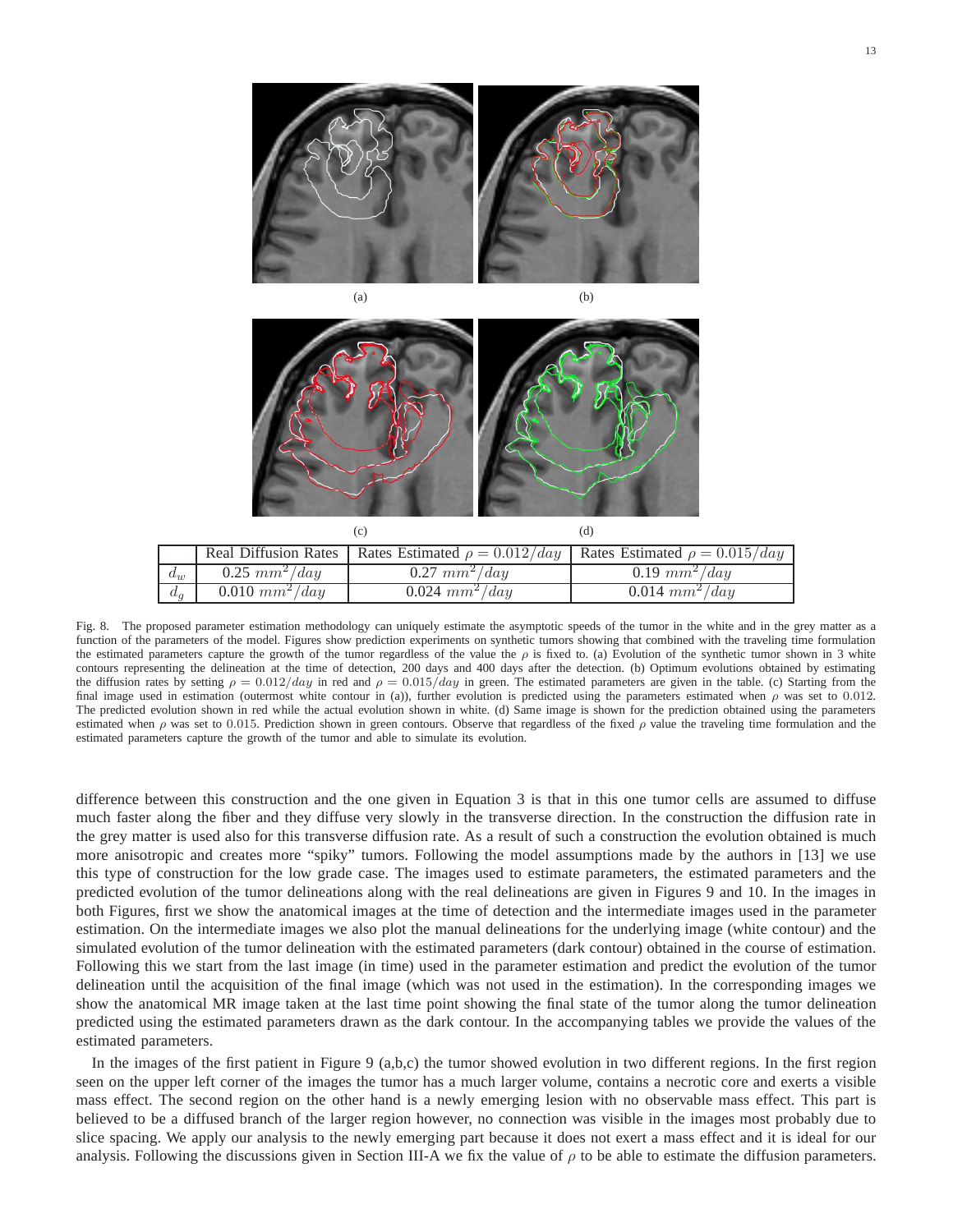

Fig. 9. The parameter estimation method is applied to the images of a real patient suffering from high grade glioma. Images in columns (a) and (b) shows different slices of the T1-post gadolinium images which are used to estimate the parameters of the growth model given in the table. In (b) we also show the manual delineation of the tumor (in white) used in parameter estimation along with the optimum simulation obtained by the estimated parameters (in black) (only white contour is shown in (a) since it is the same as the black one). (c) The final image showing the final state of the tumor and the evolution of the delineation predicted by the estimated parameters as the black contour.

The proliferation rate was set at  $\rho = 0.05/day$  around the suggested value in the literature [3]. We observe in the image (c) that the prediction of the tumor delineation is in very good agreement with the final state of the tumor. This shows us that although we can provide the speed of growth only, the parameters combined with the growth model are in good agreement with the evolution of the tumor. Moreover, for the high grade tumor we estimated the speed of growth along the white matter as  $v_w = 0.31$  mm/day and in the grey matter as  $v_q = 0.02$  mm/day which are in good agreement with the literature [3], [12], [13].

In the case of the low grade tumor shown in Figure 10, the correlation between the predicted tumor delineation and the final state of the tumor is in line with our previous arguments. We observe that the slow evolution of the tumor is well captured by the estimated parameters. For the proliferation rate we pick a lower value than the one in the previous case since it is a lower grade tumor. It was set to  $\rho = 0.008/day$ . Through the estimated diffusion rates we find the speed of growth along the white matter as  $v_w = 0.08$  mm/day and in the grey matter as  $v_g = 0.004$  mm/day.

Comparing the speed values estimated for the high grade and the low grade glioma we observe the expected difference. However, we would like to note that this difference is affected by the difference in the tensor construction method. In our experiments we have observed that when the diffusion rates for the same patient are estimated using the tensor construction given in Equation 18, the resulting values are higher. This is consistent with the fact that the tensors constructed with this method have lower diffusion in the transversal direction of the fibers. As a result a higher diffusion rate is needed to explain the same amount of growth. If we would like to compare the speed values for these two tumors we should keep this effect in mind. Therefore, the difference between speed of growth of these tumors are higher than the difference given between the above mentioned values.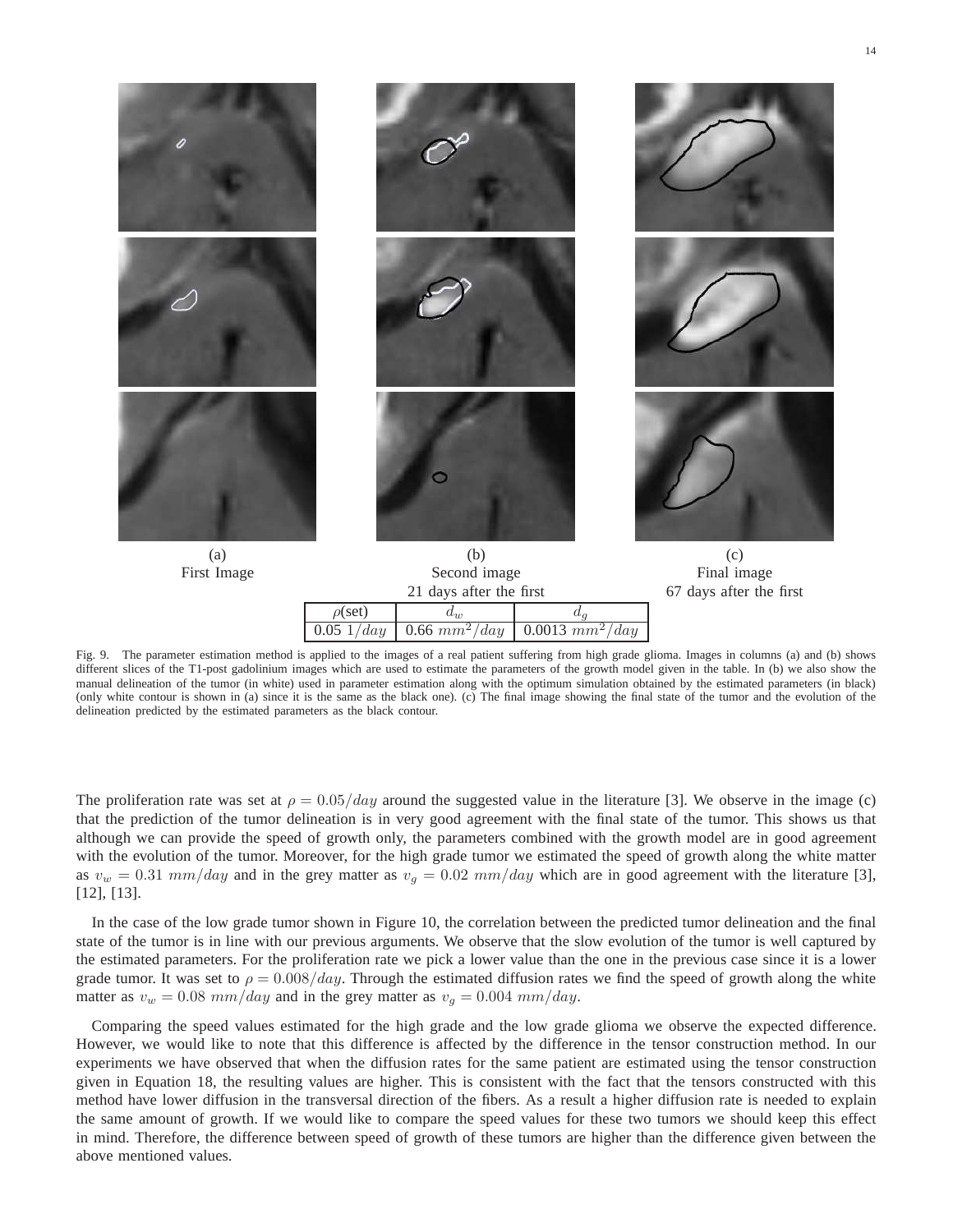

Fig. 10. As a second case we applied our methodology to the images of a patient suffering from a low grade tumor. Images (a)-(d) show different slices of the T2 flair images and the manual delineations (in white) which are used to estimate the parameters of the growth model given in the table. Also in these images we show the simulated evolution of the tumor delineation obtained by the estimated parameters in black contours. The simulated evolution starts from the white contour in the Image (a). Images (e) are the slices of the final image showing the final state of the tumor and the delineation predicted by the estimated parameters as the black contour.

#### IV. CONCLUSIONS

In this work we proposed and analyzed a parameter estimation method for the reaction-diffusion tumor growth models in the context of brain gliomas. The proposed methodology uses the evolution of the tumor, visible in the series of patient images, for estimating the parameters of the growth model. Using the patient images, the real 3D geometry of the brain and the tumor, tissue inhomogeneities and different diffusion properties are taken into account by the method. Moreover, unlike the previous methods that use the tumor cell density distribution, which is not available in the images, the proposed method formulates the evolution of the tumor delineation based on the reaction-diffusion dynamics. Such a formulation provides us a consistent framework in which the observables are the same as the model outputs and this removes the need of assuming a tumor cell density distribution in the images. To the best of our knowledge, this article constitutes the first work focusing on the automatic parameter estimation problem for reaction-diffusion tumor growth models using series of medical images and the real geometry of the patient.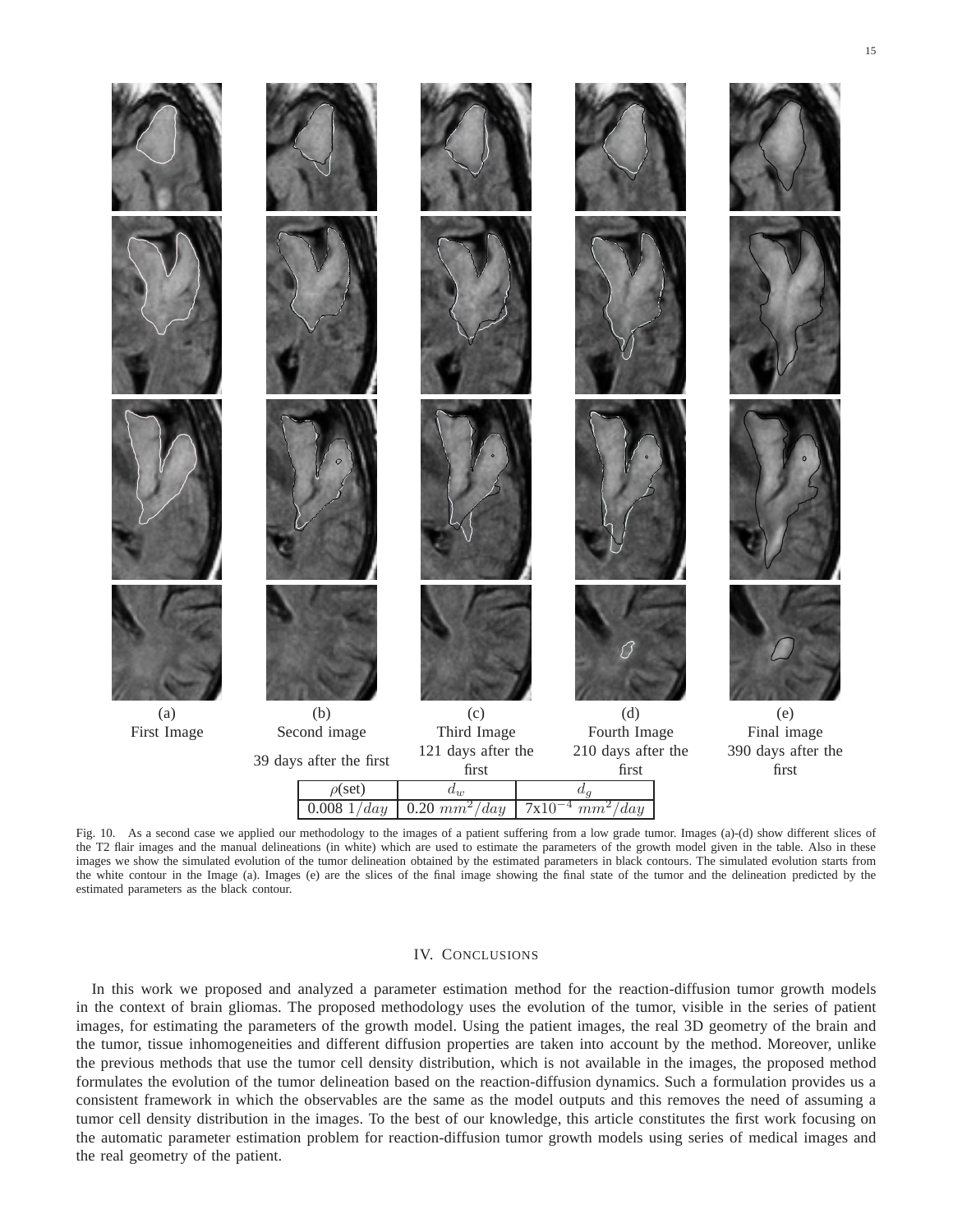In order to understand the theoretical properties of the underlying parameter estimation problem and the proposed method we performed thorough analysis using synthetic tumors for which the growth model parameters are known. The reaction-diffusion model that we have focused on has 3 different parameters: the diffusion rate in the grey matter  $d_q$ , the diffusion rate in the white matter  $d_w$  and the proliferation rate of tumor cells  $\rho$ . In our analysis we have shown that these parameters are coupled and therefore there is not a unique solution constrained by the observations made on medical images. However, we have also shown that once the proliferation rate  $\rho$  is fixed, then we were able to uniquely estimate the diffusion rates in the grey matter  $d<sub>q</sub>$  and in the white matter  $d<sub>w</sub>$  for all the 180 synthetic tumors presented in this work. Moreover, in this case we could also estimate the time elapsed between the emergence of the tumor and its detection,  $T_0$ . In fixing  $\rho$  we assumed that its value can be found through microscopic analysis of biopsy results [45], [46]. We have also shown that the value of  $\rho$  determines the estimates of the other parameters. Investigating the coupling between diffusion and the proliferation rate we have shown that no matter what  $\rho$  value we fix, the product of the estimated diffusion rates with  $\rho$  remains constant for the same tumor. This product represents the speed of growth of the tumor in terms of the model parameters. We have shown that for each

Moreover, we have also shown that the estimated diffusion rates and the fixed proliferation rate were able to capture the growth dynamics of the tumor and simulate its evolution regardless of the value  $\rho$  was fixed to. This demonstrated that the proposed methodology is successful in creating the "patient-specific" model and perform personalized simulations. We also applied our method to two real cases, one high grade glioma and one low grade. In the light of the synthetic analysis, we have set the proliferation rates  $\rho$  for these tumors to average values and estimated the diffusion rates. Using the estimated parameters and the traveling time formulation we have shown promising preliminary results in personalizing reaction-diffusion models. The prediction studies provided us an indirect validation for the estimated parameters and the formulation. Moreover, these results demonstrated that although the complete parameter estimation problem has a non-unique solution, by fixing  $\rho$ and estimating the diffusion rates we are able to personalize the growth model and use it to simulate the tumor growth and predict the further evolution. Therefore, the proposed methodology showed itself to be a successful attempt for adapting the tumor growth models to patient images and creating "patient-specific" models. The strongest assumption we made during the analysis of the real cases was that the parameters of the growth model do not change in time and they do not vary in space. This may not be realistic for the exact values of the parameters considering the existence of different types of therapies and the random nature of the tumor progression, which exists both in time and in space. However, we have regarded the estimated parameters as the average values over time and space including all the different effects, which is a clinically logical step [49]. On the other hand, independent parameter estimation and analysis could be done between each set of two successive images

as well. Such an analysis combined with the time course of the therapy could give us hints on the effect of the therapy on

tumor used in this work we were able to uniquely estimate this product in the white matter and in the grey matter separately.

different parameters and on the growth speed of the tumor. The method proposed in this article is a first attempt to solve the parameter estimation problem and there are different improvements that should be integrated in the future studies. As a first step, we ignored the mass effect of the tumor. In most glioma cases the mass effect is apparent, smaller in the low grade gliomas and larger for the higher grades. For a complete modeling, the mass effect should be taken into account in the parameter estimation methodology. The second point is the effect of the tumor growth on the fiber structure. The white matter is disturbed due to the tumor invasion and this should be included to have a more complete methodology [2]. The third point for further improvement is the therapy response and the shrinkage of the tumor. In this work we focused on the reaction-diffusion growth models which only formulate the growth of the tumor. Therefore, the shrinkage due to therapy or any other process is not taken into account in our methodology. Fortunately, the proposed traveling time formulation and the parameter estimation methodology can be used in the case of shrinkage after certain modifications (embedding the Eikonal formulation in a level-set framework). However, the parameter estimation problem should be redefined to decouple the therapy response and natural growth of the tumor. In the further studies the effect of the therapy and the possible shrinkage of the tumor should be taken into account. One other point that can be included in the methodology is the multi-phase modeling. Multi-phase models describe and formulate the interactions between different phases such as different tumor populations and tumor-brain interface. We can think of generalizing the proposed method to include multi-phases through coupling several Eikonal models. Such an approach would enable us to easily explain multi-foci gliomas and also model the response of the brain tissue to tumor growth. As a last point for improvement, we aimed not to use any assumptions on the tumor cell density in our method however, as more information becomes available on the cell density distribution, it can also be integrated into the proposed methodology.

In this work our aim was to propose the parameter estimation method and analyse it theoretically. We also applied the method to a few real cases demonstrating the applicability of the method and showed promising results. Eventually a more thorough analysis of the estimated parameters and the estimation methodology should be performed using a big dataset of patient images. Such a study will let us better understand the clinical signficance of the estimated parameters and the constructed patient-specific models. In the follow-up of this work we plan to focus on this direction. There are several problems that should be overcome for this purpose. The first problem is the lack of diffusion tensor imaging for the patients. As we have seen the DTI is very important in the modeling and in the estimation of the parameters therefore, it is crucial to have this information. The advances in the registration methods can be helpful to solve this problem as they would give us the opportunity to create and register DT-MRI atlases on the patient images. The second problem is regarding the surgery applied in glioma cases. The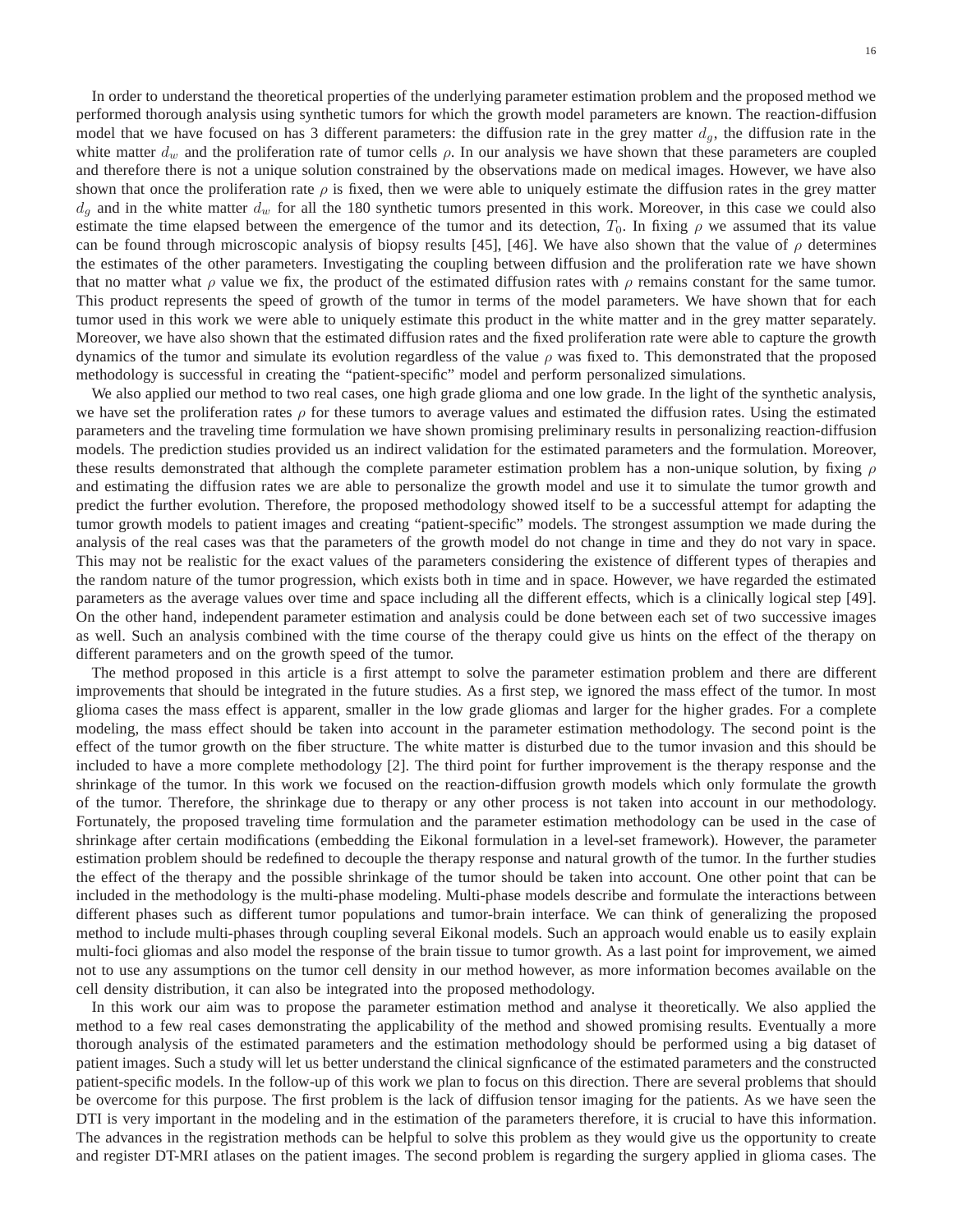surgery changes the structure of the brain as well as the properties of the tumor. In order to overcome this problem, we need to adjust the traveling time formulation such that it can describe the evolution of the tumor delineation between pre-op and post-op images.

The method proposed in this article adapts the reaction-diffusion model to specific patient images. There are two clinically relevant outputs of this adaptation: the estimated parameters and the "patient-specific" growth model. The estimated parameters, specifically the speed of growth and the measure of differential motility, can serve as quantification measures for tumor growth and help the diagnosis process. Through population studies and group analysis, correspondence between different parameter ranges and different WHO grades of gliomas can be found [49]. This analysis may provide us with information about variation within tumor grades and could allow to identify the transition from low grade glioma - which is not treated but only monitored - to a high grade tumor - requiring immediate treatment - more accurately. A quantitative analysis of the tumor evolution during therapy, i.e. an accurate, localized estimation of tumor growth or shrinkage, may allow to estimate the efficacy of a chosen treatment option much quicker than with current qualitative approaches. Determining the changes in growth parameters due to the treatment may finally provide the means to understand the tumor response to therapy – specific for the individual patient [50]. The patient-specific tumor growth model, in other words the generic model with the patient-specific parameters, gives us the opportunity to simulate the specific evolution of a patients tumor. The expected anisotropic growth suggested by the patient-specific model may guide biopsies or at least more targeted imaging methods (such as MRSI) for more accurate estimations of the tumor extensions. Eventually, as the generic models become more realistic patient-specific models can be used to better plan the therapy process [51] and predict possible outcomes.

#### APPENDIX A THE TRAVELING TIME FORMULATION

The equation of the approximation for the speed of the tumor front including the effect of time convergence is given as

$$
v(t) = \sqrt{\mathbf{n}' D \mathbf{n}} (2\sqrt{\rho} - 3/(2t\sqrt{\rho})).
$$
\n(19)

This equation is valid when the front of the tumor is not curved and the parameters are constant. In more general case, as in the case of the brain, the front is curved and the parameters vary. In order to formulate the motion of the tumor front we make a voxel based assumption. We assume that within the voxel the tumor front is planar and the parameters of the model (D and  $\rho$ ) are constant and the values of them are taken as the values at that voxel. Under this assumption Equation 19 can be converted into a traveling time formulation for the tumor front using the same idea as explained in [52]. Using the relation

$$
|\nabla T| = 1/v(t) = \left[2\sqrt{\rho \mathbf{n}^t D \mathbf{n}} - \frac{3}{2T} \sqrt{\frac{\mathbf{n}^t D \mathbf{n}}{\rho}}\right]^{-1}
$$
(20)

where  $T$  is an implicit time function such that it embeds the location of the tumor delineation at different times as iso-time surfaces. Remembering that the n can be written as  $\nabla T / |\nabla T|$  (because T is an implicit function) we can write the traveling time formulation as

$$
\sqrt{\nabla T'D\nabla T} = \frac{2\sqrt{\rho}T}{4\rho T - 3}.
$$
\n(21)

This equation alone only gives the relation of successive iso-time surfaces of  $T$ . In order to build the solution we need a Dirichlet type boundary conditions, namely an initial surface for which we know the  $T$  value. In the context of the tumor growth modeling this surface is given as the surface enclosing the tumor delineation in the image. Using the image we can write the necessary Dirichlet condition as

$$
T(x) = T_0 \,\forall x \in \Gamma \tag{22}
$$

where  $T_0$  is the initial time we start from and  $\Gamma$  is the surface found in the image.

#### APPENDIX B

#### DERIVATION OF THE EFFECT OF THE CURVATURE FOR ANISOTROPIC DIFFUSION TENSORS

This derivation follows the derivation given in [35] and modifies it for the anisotropic tensor case. The reaction-diffusion model has the general form:

$$
u_t = \nabla \cdot (D\nabla u) + \rho u (1 - u). \tag{23}
$$

We apply a coordinate change by parameterizing the moving frame of the  $u$  function as

$$
\mathbf{x} = X(\xi, \tau), \ t = \tau. \tag{24}
$$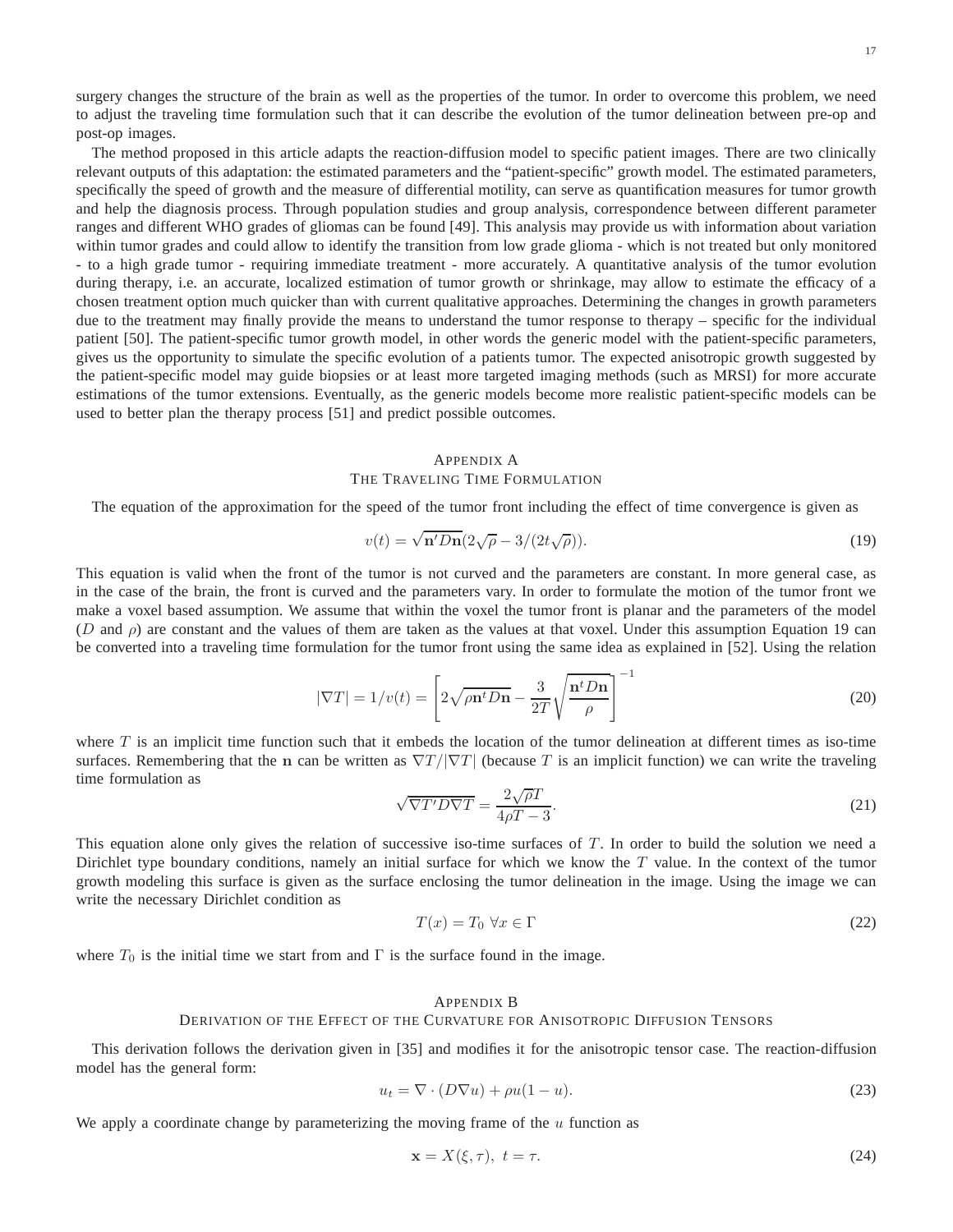We assume that this parameterization is a diffeomorphism. By chain rule the partial derivatives using the new coordinates can be written as

$$
\frac{\partial}{\partial \xi_i} = \frac{\partial X_j}{\partial \xi_i} \frac{\partial}{\partial x_j} \tag{25}
$$

$$
\frac{\partial \xi_i}{\partial \tau} = \frac{\partial \xi_i}{\partial t} + \frac{\partial X_j}{\partial \tau} \frac{\partial}{\partial x_j} \tag{26}
$$

where the indices are summed (this is the case throughout this appendix). Likewise the partial derivatives with respect to the Euclidean coordinates can be written in terms of the new coordinate system.

$$
\frac{\partial}{\partial x_i} = \alpha_{ij} \frac{\partial}{\partial \xi_j} \tag{27}
$$

$$
\frac{\partial}{\partial t} = \frac{\partial}{\partial \tau} - \alpha_{jk} \frac{\partial X_j}{\partial t} \frac{\partial}{\partial \xi_k} \tag{28}
$$

represents are the partial derivatives in terms of the new coordinate system.  $\alpha_{ij}$  is the  $ij^{th}$  component of the inverse of the Jacobian matrix with respect to the parameterization X. We identify  $\xi_1$  as the normal direction to the iso-surfaces of u at every point. We also define the tangent and the normal vectors of the parameterization as

$$
\mathbf{r}_i = \frac{\partial X_j}{\partial \xi_i} \tag{29}
$$

$$
\mathbf{n}_i = \mathbf{r}_j \times \mathbf{r}_k, \ j, k \neq i. \tag{30}
$$

Using this we can define the  $\alpha$  matrix using these vectors:

$$
\alpha_{ij} = \frac{(\mathbf{n}_j)_i}{\mathbf{r}_j \mathbf{n}_j}.\tag{31}
$$

For the ease of derivation, through the choice of the parameterization we let  $\mathbf{r}_1 \cdot \mathbf{r}_2 = 0$  and  $\mathbf{r}_1 \cdot \mathbf{r}_3 = 0$  ( $\mathbf{r}_1 \parallel \mathbf{n}_1$ ) and set  $\mathbf{r}_1$ as the normal vector to the iso-surface of the  $u$  function. The derivative terms in the reaction-diffusion equation become

$$
u_t = \frac{\partial u}{\partial \tau} - \alpha_{jk} \frac{\partial X_j}{\partial \tau} \frac{\partial u}{\partial \xi_k}
$$
\n(32)

$$
\nabla \cdot (D\nabla u) = \alpha_{kp}\alpha_{ij}d_{ki}\frac{\partial^2 u}{\partial \xi_p \partial \xi_j} \n+ \frac{\partial}{\partial x_k}(d_{ki}\alpha_{ij})\frac{\partial u}{\partial \xi_j}.
$$
\n(33)

Then the whole equation can be written as

$$
\alpha_{kp}\alpha_{ij}d_{ki}\frac{\partial^2 u}{\partial \xi_p \partial \xi_j} + \frac{\partial}{\partial x_k}(d_{ki}\alpha_{ij})\frac{\partial u}{\partial \xi_j} -(\frac{\partial u}{\partial \tau} - \alpha_{jk}\frac{\partial X_j}{\partial \tau}\frac{\partial u}{\partial \xi_k}) + \rho u(1-u) = 0.
$$
\n(34)

At this moment we use the two big assumptions made in [35]. The first of these assumptions say that the spatial variation of  $\xi_1$  is much smaller than the  $\xi_2$  and  $\xi_3$ . This actually says that the normal to the front changes faster than the tangent space of the parameterization. Therefore, the effect of curvature is in a lower order than the speed of the moving frame. Remembering that the  $[\alpha]$  is the inverse Jacobian matrix of the parameterization X this assumption lets us say that  $\alpha_{i1} = O(1)$  while  $\alpha_{ik} = O(\epsilon)$ . The second big assumption is that to the leading order in  $\epsilon$ , u is independent of  $\tau$ . In the planar evolution this assumption readily holds since the solution of the reaction-diffusion equation is a traveling wave therefore, does not depend on time. However, for the curved evolution this does not have hold. This assumption on the dependence on  $\tau$  lets us treat the curved evolution as if it admits a traveling wave. Using the singular perturbation method we can gather the first order terms and 34 reduces to

$$
\alpha_{k1} d_{k1} \alpha_{i1} \frac{\partial^2 u}{\partial \xi_1^2} + \frac{\partial}{\partial x_k} (d_{ki} \alpha_{i1}) \frac{\partial u}{\partial \xi_1} \n\alpha_{j1} \frac{\partial X_j}{\partial \tau} \frac{\partial u}{\partial \xi_1} + \rho u (1 - u) = O(\epsilon).
$$
\n(35)

Gathering the terms and recognizing the matrix multiplications this equation can be rewritten in the compact form

$$
\alpha' D \alpha \frac{\partial^2 u}{\partial \xi^2} + (\nabla \cdot (D \alpha) + \alpha \cdot \frac{\partial X}{\partial \tau}) \frac{\partial u}{\partial \xi_1} + \rho u (1 - u) = O(\epsilon). \tag{36}
$$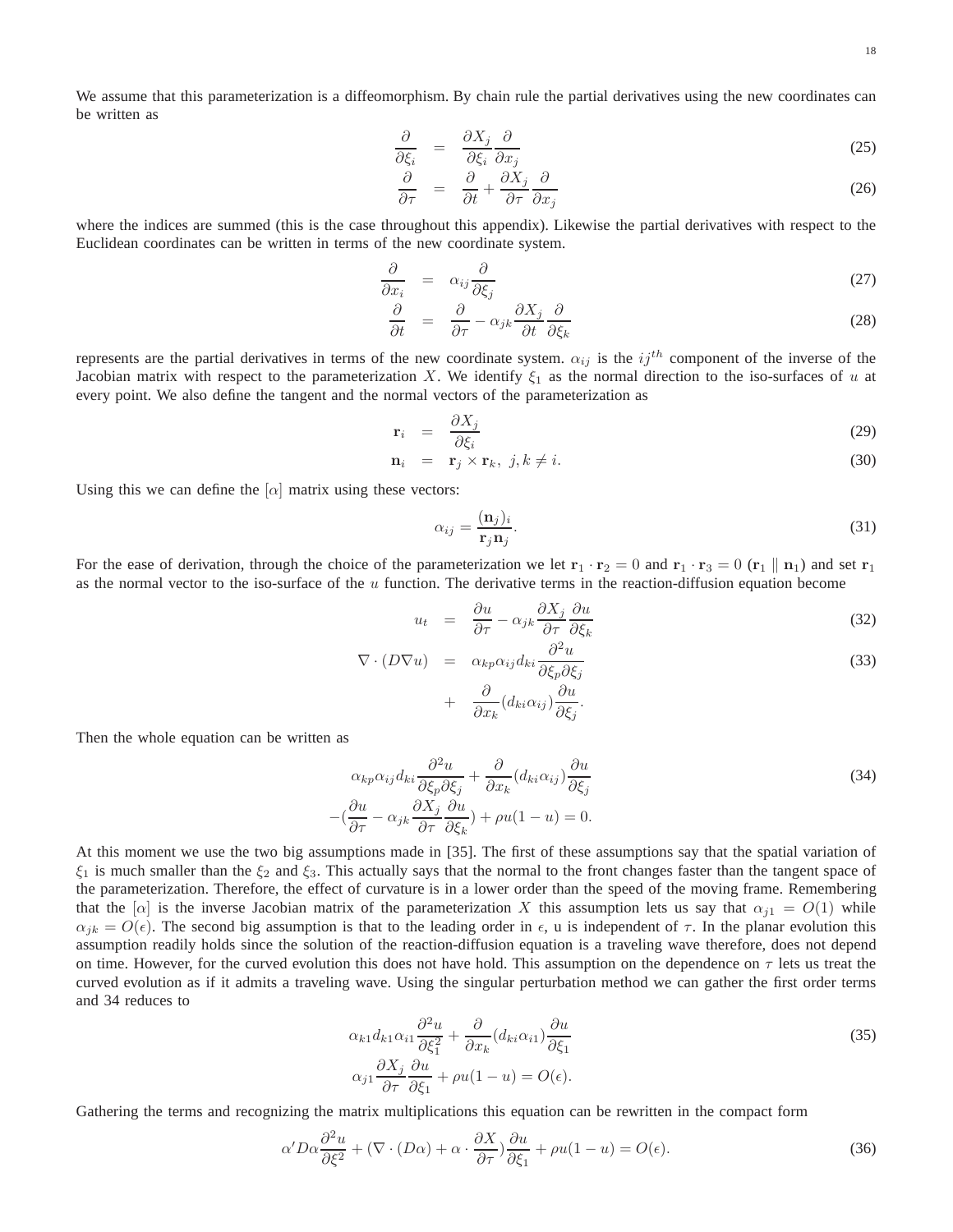Now in order to have a traveling wave solution this ODE should have the same form as the one in Equation 4. This means that we need the coefficients of this equation to be constants. However, this will not be possible for every iso-contour of the function u. The curvature will have different effects for different iso-surfaces. Hence, we require it only for the origin of the moving frame ( $u = 0.5$  iso-contour in the case of logistic growth). Using this information and the restriction we obtain

$$
\alpha' D \alpha = \rho \tag{37}
$$

$$
\nabla \cdot (D\alpha) + \alpha \cdot \frac{\partial X}{\partial t} = 2\rho. \tag{38}
$$

At this point we remember that  $\alpha \parallel n_1$  which is normal to the iso-surface of u. We define a level set function S such that the zero-level set of S will correspond to the origin of our moving frame therefore,  $\nabla S/|\nabla S| = \mathbf{n}$ . We can then write  $\alpha$  as  $\alpha = -K\nabla S$  where K is just a coefficient to be determined. From Equation 37 we find K as

$$
K = \sqrt{\frac{\rho}{\nabla S' D \nabla S}}.\tag{39}
$$

On the other hand, the Equation 38 gives us

$$
-\nabla \cdot (DK\nabla S) - K\nabla S \cdot X_t = \rho c_0. \tag{40}
$$

In order to replace  $X_t$  we need one more relation which comes from the fact that the value of function S on the origin of the moving frame doesn't change by construction. Therefore,

$$
\frac{\partial}{\partial t} S(\mathbf{x}, t)|_{\text{on the moving frame origin}} = 0 \tag{41}
$$

$$
\nabla S \cdot X_t + S_t = 0. \tag{42}
$$

Placing this in Equation 40 we obtain

$$
\nabla \cdot (DK\nabla S) + KS_t = \rho c_0 \tag{43}
$$

$$
\nabla \cdot (D \nabla S \cdot \sqrt{\frac{\rho}{\nabla S' D \nabla S}}) + \sqrt{\frac{\rho}{\nabla S' D \nabla S}} S_t = \rho c_0.
$$
\n(44)

Now transforming the dynamic Hamilton-Jacobi equation given above into a static one by inverting the embedding method explained in [38] we obtain the anisotropic Eikonal equation with the curvature term

$$
\nabla \cdot ((D\nabla T)\sqrt{\frac{\rho}{\nabla T'D\nabla T}}) + \sqrt{\frac{\rho}{\nabla T'D\nabla T}} = \rho c_0.
$$
\n(45)

Relocating terms and letting  $c_0 = 2$  we get our formulation:

$$
[2\sqrt{\rho} - \nabla \cdot (\frac{D\nabla T}{\sqrt{\nabla T'D\nabla T}})]\sqrt{\nabla T'D\nabla T} = 1.
$$
\n(46)

This equation uses the asymptotic speed v given in Section II-A. We can also replace v by  $v(t)$  and obtain the whole equation

$$
\left\{\frac{4\rho T - 3}{2\sqrt{\rho}T} - \nabla \cdot \frac{D\nabla T}{\sqrt{\nabla T'D\nabla T}}\right\} \sqrt{\nabla T'D\nabla T} = 1\tag{47}
$$

#### APPENDIX C

#### NUMERICAL METHOD FOR THE ANISOTROPIC EIKONAL EQUATION WITH CURVATURE EFFECT

The static Hamilton Jacobi equation given in Equation 5 is a first order equation and has the form of an anisotropic Eikonal equation:

$$
F(x)\sqrt{\nabla T'D\nabla T} = 1,\t\t(48)
$$

where the additional  $F(x)$  is a spatially varying speed function. In [31] we have proposed a numerical method to solve this kind of equation. The proposed method is based on the Fast Marching methods [52] and modifies it in order to take into account the anisotropy in the equation. The original Fast Marching method numerically solves the isotropic Eikonal equation  $(F(x)|\nabla T| = 1)$  by following the gradient direction of T as it constructs the solution. This, when applied to the Equation 48, creates erroneous solutions because the characteristic direction should be followed when constructing the solution of this anisotropic equation [41].

The numerical method proposed in [31] integrates a recursive correction scheme inside the original fast marching algorithm. This correction scheme makes sure that as we solve the Equation 5 we follow the characteristic directions of the PDE [53]. The overall method starts from a given initial contour and sweeps the domain outwards finding the solution of the Equation 48 at each voxel. This equation has 2 different solutions at each voxel and in the case of Equation 5 we choose the value such that as we move away from the delineation the  $T$  value increases (since the tumor delineation will pass from those points at a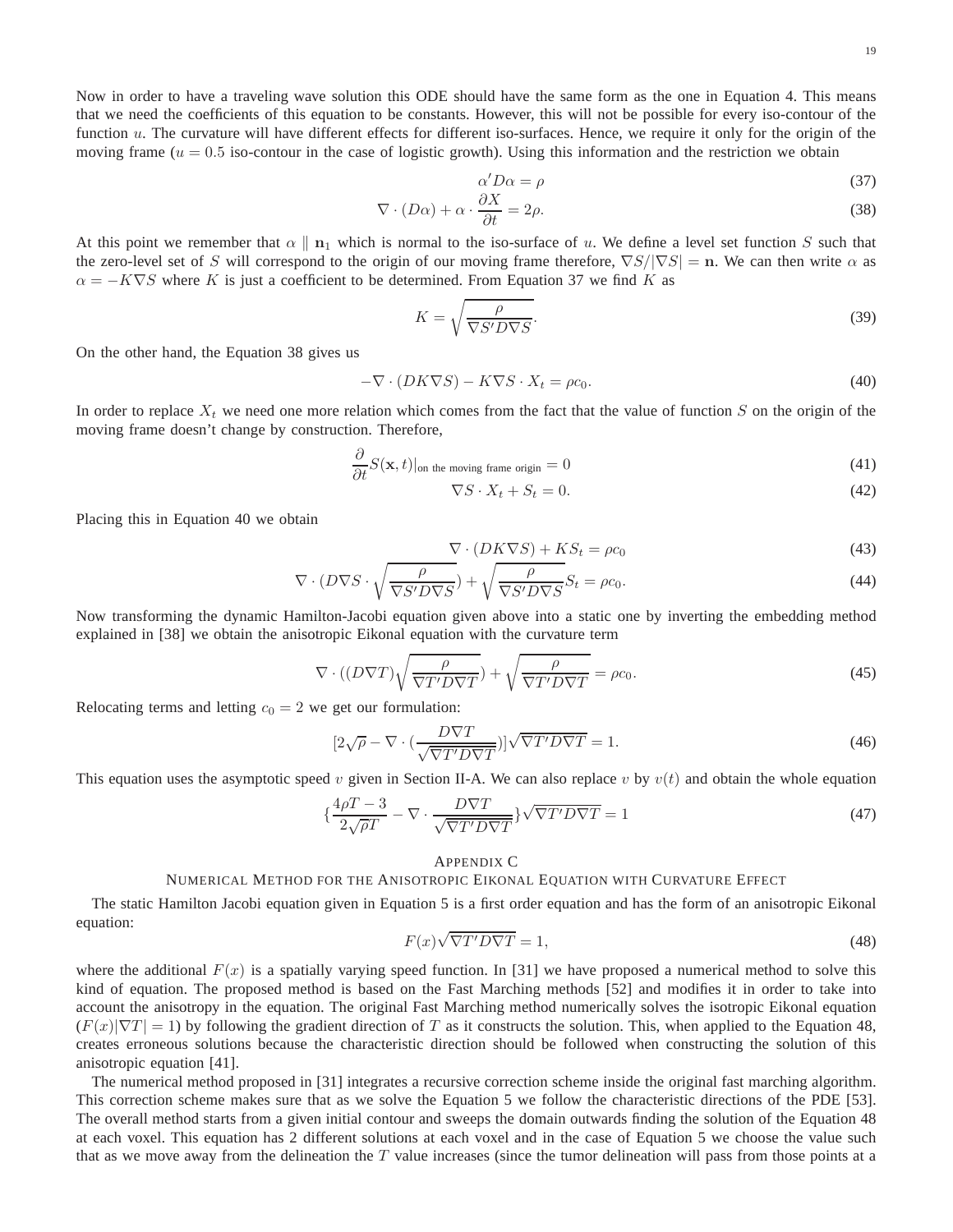

Fig. 11. The curve of convergence for the iterative scheme given by Equations 51-55. We visualize the difference  $\sum_{x \in \Omega} |C^n - F_{curv}^n|$  as a function the iteration number n. The curve is obtained for the example shown in Figure 3.

later time in the case where the tumor grows). The advantages of this numerical method are that it is a sweeping method and it only uses the immediate neighbors of a point rather than using points far away [41] to compute the values. Therefore, it is a fast and accurate method for solving anisotropic Eikonal equations. For the details of the algorithm please refer to [31]. Here, regardless of the details of the algorithm, we continue our discussion based on the fact that we have a sweeping algorithm which solves anisotropic Eikonal equations in a fast manner.

Using the sweeping method for solving the Equation 7 (and for the Equation 8) is not very obvious because it is not a first order equation due to the divergence term. These equations can be solved with other iterative methods [38], [40] however, these methods are not very fast. In order to benefit from the advantages of the sweeping method explained above, we separate the curvature part from the equation and construct an iterative method that solves anisotropic Eikonal equations at each iterations with different speed terms. The form we use for Equation 7 (it is the same construction for Equation 8) becomes

$$
\left\{\frac{4\rho T - 3}{2\sqrt{\rho}T} - \nabla \cdot \frac{D\nabla T}{\sqrt{\nabla T'D\nabla T}}\right\} \sqrt{\nabla T'D\nabla T} = 1\tag{49}
$$

$$
\left\{\frac{4\rho T - 3}{2\sqrt{\rho T}} + F_{curv}\right\} \sqrt{\nabla T'D\nabla T} = 1.
$$
\n(50)

Viewing the convergence term as a speed term independent of T as  $F_{curv}$  enables us to use the sweeping method and construct the simple iterative method

$$
F_{curv}^0 = 0 \tag{51}
$$

$$
\left\{\frac{4\rho T^{n-1} - 3}{2\sqrt{\rho}T^{n-1}} + F_{curv}^{n-1}\right\} \sqrt{\nabla T^{n-1}D\nabla T^{n-1}} = 1\tag{52}
$$

Compute 
$$
T^{n-1}
$$
 (53)

$$
C^{n-1} = -\nabla \cdot \frac{D\nabla T^{n-1}}{\sqrt{\nabla T^{n-1} D \nabla T^{n-1}}} \tag{54}
$$

$$
F_{curv}^{n} = F_{curv}^{n-1} + \alpha (C^{n-1} - F_{curv}^{n-1}).
$$
\n(55)

where  $\alpha^{n-1}$  < 1 is the parameter determining the rate of convergence which in our case is taken as  $\alpha = 0.8$ . In Equation 55 we see that the  $F_{curv}^n$  is updated with a proportional gain using the error made in the previous iteration. In this respect this scheme is similar to the feedback control loops. We iterate this algorithm until

$$
\sum_{x \in \Omega} |C^n - F_{curv}^n| < \epsilon \tag{56}
$$

where we sum represents the summation over all points in the domain of computation and  $\epsilon$  is a small value. Once this criteria is satisfied we know that  $F_{curv}$  is indeed the effect of the curvature. The rate of convergence depends on  $\alpha$  however, in our experiments we have observed that for a large range of  $\alpha \in (0.2, 0.8)$  the rate is pretty rapid see Figure 11.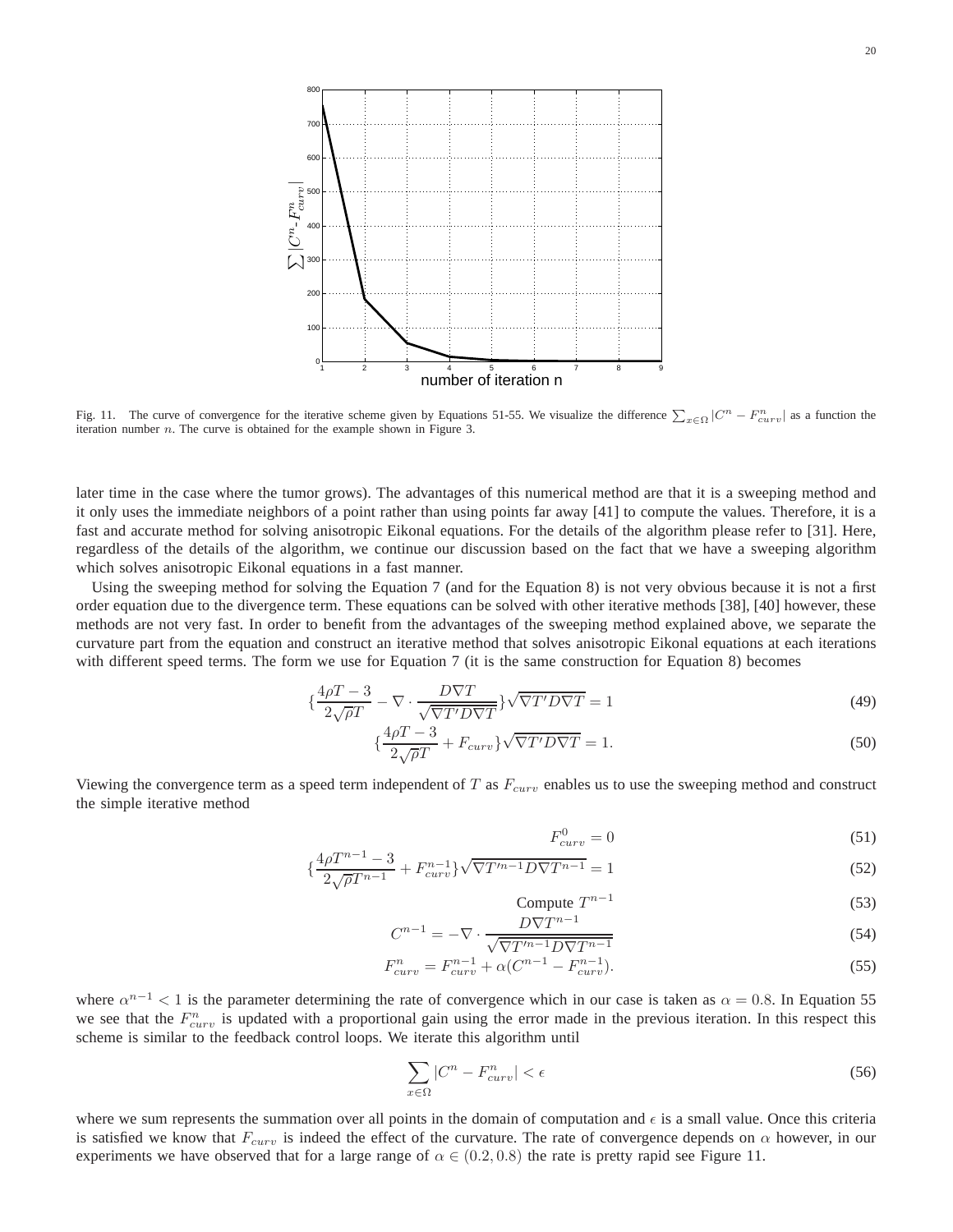#### D CONSTRUCTION OF  $\epsilon$ -ELLIPSOIDS

The parameter estimation problem in this work is formulated as the optimization problem with the objective function C. For a given set of images the method tries to find the parameters of the tumor growth model which would minimize the value of the function C.  $\epsilon$ -ellipsoids is a simple way to understand the shape and the steepness of the minimization surface around the minimum point. The construction of the  $\epsilon$ -ellipsoids is as follows. For a given parameter estimation problem let us say the estimated parameters  $p^*$  corresponds to an error value of  $C^*$ . As a consequence  $C^*$  is the minimum of the objective function C for this problem. We first construct the quadratic approximation of C around  $p^*$ 

$$
\overline{C} = C^* + g'(p - p^*) + \frac{1}{2}(p - p^*)'G(p - p^*),\tag{57}
$$

where g is the gradient vector and G is the Hessian at  $p^*$ . Since  $p^*$  is the minimum we know that  $g = 0$ . Moreover since the point  $p^*$  is the minimum of C the G is a positive definite matrix. The construction of the quadratic approximation is done by sampling the function  $C$  and fitting a quadratic function by least square minimization.

Once the quadratic approximation of  $C$  is obtained we define the  $\epsilon$ -ellipsoid as follows

$$
P = \{p|\overline{C}(p) = C^* + \epsilon\},\tag{58}
$$

where the set P is the  $\epsilon$ -ellipsoid and p is an arbitrary parameter set. Since G is a positive definite matrix we are sure that P is a closed surface and for all the points remaining inside  $P, \overline{C}(p) < C^* + \epsilon$ .

Using the  $\epsilon$ -ellipsoid we enclose a set of parameter sets for which each parameter set produces an evolution of the tumor delineation that is  $\epsilon$  close to the optimum evolution created by  $p^*$ . This means if the  $\epsilon$ -ellipsoid is big for a problem then the minimization surface is flatter therefore, it is harder to find the minimum point. Moreover, the directions of the semi-major and semi-minor axis of the ellipsoid provides us the coupling between different parameters.

#### E RELATIONSHIP BETWEEN  $\epsilon$ -ELLIPSOIDS AND UNCERTAINTY ON TUMOR DELINEATIONS

The method presented in this work estimates the parameters of the reaction-diffusion tumor growth models using the tumor delineations extracted from the patient MR images. Although we do not focus on the segmentation algorithm in this work (and we note once again that any segmentation algorithm could be used with the proposed method), we are interested in the variability of tumor delineation extracted from the images. The tumor boundaries either extracted by an expert manually or by a segmentation algorithm automatically contains a certain variability. This variability has been studied by Kaus *et al.* in [48]. In this work, they show that in the case of low-grade gliomas the highest variability was seen between the delineations done by different experts. This inter-expert variability is shown to be around 10% by volume overlap for the dataset they used.

In Section III-B2 we presented the overall variation of the estimated parameters by showing the shape of the minimization surface around the optimum parameters. In doing so we have shown the extend of the basin around the optimum parameters using the  $\epsilon$ -ellipsoids as explained in Appendix D. Here we show the relationship between the variability of input tumor delineations and the  $\epsilon$ -ellipsoids. We show that the variability of the estimated parameters due to the uncertainty on the tumor delineations is given by the  $\epsilon$ -ellipsoids. First we start by proving the following claim.

**Claim 1.** Let  $\Gamma_{R1}$  and  $\Gamma_{R2}$  be two delineations of the same tumor in the same image obtained using different methods (same *expert different time, different experts, different methods). Then the optimum parameters obtained using*  $\Gamma_{R2}$  *remains within the 2δ*<sup>2</sup>-ellipsoid around the optimum parameters obtained using  $\Gamma_{R1}$ . And  $\delta^2 = \max(\varrho(\Gamma_{R2},\Gamma_{R1}),\varrho(\Gamma_{R1},\Gamma_{R2}))$ , where  $\varrho$ *is defined in Equation 14.*

*Proof:* Let  $\Gamma_{S1}$  and  $\Gamma_{S2}$  be the simulated tumor delineations computed with the optimum parameteres obtained by using  $\Gamma_{R1}$  and  $\Gamma_{R2}$  respectively. Without loss of generality we assume that  $\Gamma_{R1}$ ,  $\Gamma_{R2}$ ,  $\Gamma_{S1}$  and  $\Gamma_{S2}$  are represented by the point sets  $\{x_1^n\}$ ,  $\{x_2^n\}$ ,  $\{y_1^n\}$  and  $\{y_2^n\}$  who have the same number of elements, M.

Let us also define the functions

$$
y_i(x_j^m) = arg_{y \in \Gamma_{S_i}} \min ||x_j - y||^2, \quad x_j^m \in \Gamma_{Rj}
$$

$$
x_i(x_j^m) = arg_{x \in \Gamma_{Ri}} \min ||x_j - x||^2, \quad x_j^m \in \Gamma_{Rj}
$$

Then the distance of  $\Gamma_{S2}$  to  $\Gamma_{R1}$  is given as

$$
\frac{1}{M} \sum_{i \in M} ||x_1^i - y_2(x_1^i)||^2
$$

.

From this distance we can write

$$
\frac{1}{M} \sum_{i \in M} ||x_1^i - y_2(x_1^i)||^2 \leq \frac{1}{M} \sum_{i \in M} ||x_1^i - y_2(x_2^i)||^2
$$
  

$$
\leq \frac{1}{M} \sum_{i \in M} ||x_2^i - y_2(x_2^i)||^2 + \frac{1}{M} \sum_{i \in M} ||x_2^i - x_1(x_2^i)||^2,
$$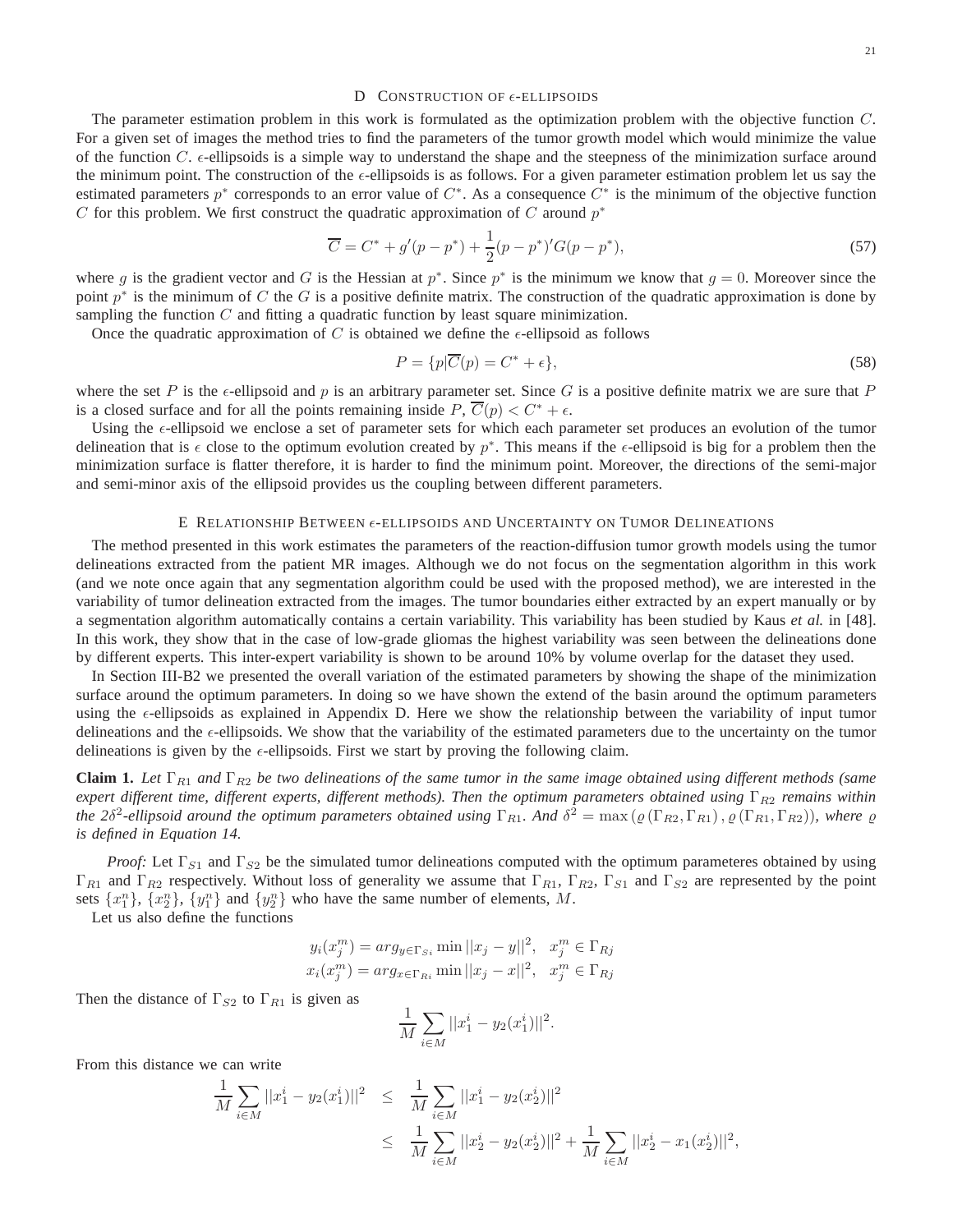where the first step comes from the definition of  $y_i(x_j)$  and the second step is an application of the triangle inequality. Using the fact that  $\Gamma_{S2}$  is the optimum simulation obtained using  $\Gamma_{R2}$  and placing  $\delta^2$ 

$$
\frac{1}{M} \sum_{i \in M} ||x_2^i - y_2(x_2^i)||^2 + \delta^2 \le \frac{1}{M} \sum_{i \in M} ||x_2^i - y_1(x_2^i)||^2 + \delta^2
$$
\n
$$
\le \frac{1}{M} \sum_{i \in M} ||x_2^i - y_1(x_1^i)||^2 + \delta^2
$$
\n
$$
\le \frac{1}{M} \sum_{i \in M} ||x_1^i - y_1(x_1^i)||^2 + 2\delta^2,
$$

where the second step again is derived from the definition of  $y_i(x_i)$  and the third step is another application of the triangle inequality. As a result we see that

$$
\frac{1}{M} \sum_{i \in M} ||x_1^i - y_2(x_1^i)||^2 \le \frac{1}{M} \sum_{i \in M} ||x_1^i - y_1(x_1^i)||^2 + 2\delta^2.
$$
\n(59)

By definition of the  $\epsilon$ -ellipsoid given in Appendix D the Inequality 59 shows that  $\Gamma_{S2}$  is in the  $2\delta^2$ -ellipsoid of  $\Gamma_{S1}$ .

Claim 1 shows us that when we have  $\delta^2$  variability on one of the tumor delineations used in the estimation of the reactiondiffusion parameters using the proposed method then the effect of this variability on the estimated parameters is captured within the  $2\delta^2$ -ellipsoid as the ones given in Section III-B2.

The analysis given in [48] provides the inter-expert variability in terms of volume overlap. The 10% variability on volume overlap corresponds to an average difference of 0.32 mm between delineations for a tumor with 2 cm diameter. Based on the Claim 1 we can say that the effect of this variability is captured within the  $\epsilon = 0.2$  mm<sup>2</sup>-ellipsoid around the optimum parameters as presented in Figures 6(a) and (b).

#### **REFERENCES**

- [1] Tovi, M.: Mr imaging in cerebral gliomas analysis of tumour tissue components. Acta Radiol. Suppl. (1993)
- [2] Price, S., Burnet, N., Donovan, T., Green, H., na, A.P., Antoun, N., Pickard, J., Carpenter, T., Gillard, J.: Diffusion tensor imaging of brain tumours at 3t: A potential tool for assessing white matter tract invasion? Clinical Radiology **58** (2003) 455–462
- [3] Swanson, K., Alvord, E., Murray, J.: Virtual brain tumours (gliomas) enhance the reality of medical imaging and highlight inadequacies of current therapy. British Journal of Cancer **86** (2002)
- [4] Araujo, R., McElwain, D.: A history of the study of solid tumour growth: the contribution of mathematical modelling. Bulleting of Mathematical Biology **66** (2004)
- [5] Cristini, V., Lowengrub, J., Nie, Q.: Nonlinear simulation of tumor growth. Journal of Math. Biol. **46** (2003)
- [6] Frieboes, H., Lowengrub, J., Wise, S., Zheng, X., Macklin, P., Bearer, E., Cristini, V.: Computer simulation of glioma growth and morphology. NeuroImage **37** (2007) S59–S70
- [7] Patel, A., Gawlinski, E., Lemieux, S., Gatenby, R.: A cellular automaton model of early tumor growth and invasion. Journal of Theo. Biol. **213** (2001)
- [8] Drasdo, D., H¨ohme, S.: A single-cell-based model of tumor growth *in vitro*: monolayers and spheroids. Phys. Biol. **2** (2005) 133–147 [9] Kansal, A., Torquato, S., IV, G.H., Chiocca, E., Deisboeck, T.: Simulated brain tumor growth dynamics using a three-dimensional cellular automaton.
- Journal of Theoretical Biology **203** (2000) 367–382
- [10] Sanga, S., Frieboes, H., Zheng, X., Gatenby, R., Bearer, E., Cristini, V.: Predictive oncology: A review of multidisciplinary, multiscale in silico modeling linking phenotype, morphology and growth. NeuroImage **37** (2007) S120–S134
- [11] Stamatakos, G., Antipas, V., Uzunoglu, N.: A spatiotemporal, patient individualized simulation model of solid tumor response to chemotherapy in vivo: The paradigm of glioblastoma multiforme treated by temozolomide. IEEE Tran. Bio. Med. Eng. **53**(8) (2006) 1467–1477
- [12] Clatz, O., Sermesant, M., Bondiau, P., Delingette, H., Warfield, S., Malandain, G., Ayache, N.: Realistic simulation of the 3d growth of brain tumors in mr images coupling diffusion with biomechanical deformation. IEEE T.M.I. **24**(10) (2005)
- [13] Jbabdi, S., Mandonnet, E., Duffau, H., Capelle, L., Swanson, K., Pélégrini-Issac, M., Guillevin, R., Benali, H.: Simulation of anisotropic growth of low-grade gliomas using diffusion tensor imaging. Magnetic Reson. in Med. **54** (2005)
- [14] Hogea, C., Murray, B., Sethian, J.: Simulating complex tumor dynamics from avascular to vascular growth using a general level-set method. Journal of Mathematical Biology **53**(1) (2006) 86–134
- [15] Tracqui, P., Cruywagen, G., Woodward, D., Bartoo, G., Murray, J., Alvord, E.: A mathematical model of glioma growth: the effect of chemotherapy on spatio-temporal growth. Cell Proliferation **28**(1) (1995)
- [16] Cruywagen, G., Woodward, D., Tracqui, P., Bartoo, G., Murray, J., Alvord, E.: The modelling of diffusive tumours. J. Biol. Systems **3** (1995)
- [17] Mohamed, A., Davatzikos, C.: Finite element modeling of brain tumor mass-effect from 3d medical images. In: Lec. Notes Comp. Sci 3749, MICCAI (2005)
- [18] Swanson, K., Alvord, E., Murray, J.: A quantitative model for differential motility of gliomas in grey and white matter. Cell Prolif. **33**(5) (2000) 317–329
- [19] Swanson, K., Rostomily, R., Alvord, E.: A mathematical modelling tool for predicting survival of individual patients following resection of glioblastoma: a proof of principle. British Journal of Cancer **98** (2008) 113–119
- [20] Mandonnet, E., Pallud, J., Clatz, O., Taillandier, L., Konukoglu, E., Duffau, H., Capelle, L.: Computational modeling of the WHO grade II glioma dynamics: principles and applications to management paradigm. Neurosurg Rev **31** (Jul 2008) 263–269
- [21] Murray, J.: Mathematical Biology. Springer-Verlag (2002)
- [22] Giese, A., Kluwe, L., Laube, B., Meissner, H., Berens, M., Westphal, M.: Migration of human glioma cells on myelin. Neurosurgery **38**(4) (1996)
- [23] Hogea, C., Davatzikos, C., Biros, G.: Modeling glioma growth and mass effect in 3d mr images of the brain. In: Lec. Notes Comp. Sci. 4791, Medical Image Computing and Computer-Assisted Intervention – MICCAI 2007 (2007) 642–650
- [24] Cuadra, M., Pollo, C., Bardera, A., Cuisenaire, O., Villemure, J.G., Thiran, J.P.: Atlas-based segmentation of pathological mr brain images using a model of lesion growth. IEEE Tran. Med. Imag. **23** (2004)
- [25] Mohamed, A., Zacharaki, E., Shen, D., Davatzikos, C.: Deformable registration of brain tumor images via a statistical model of tumor-induced deformation. Med. Im. Anal. **10** (2006)